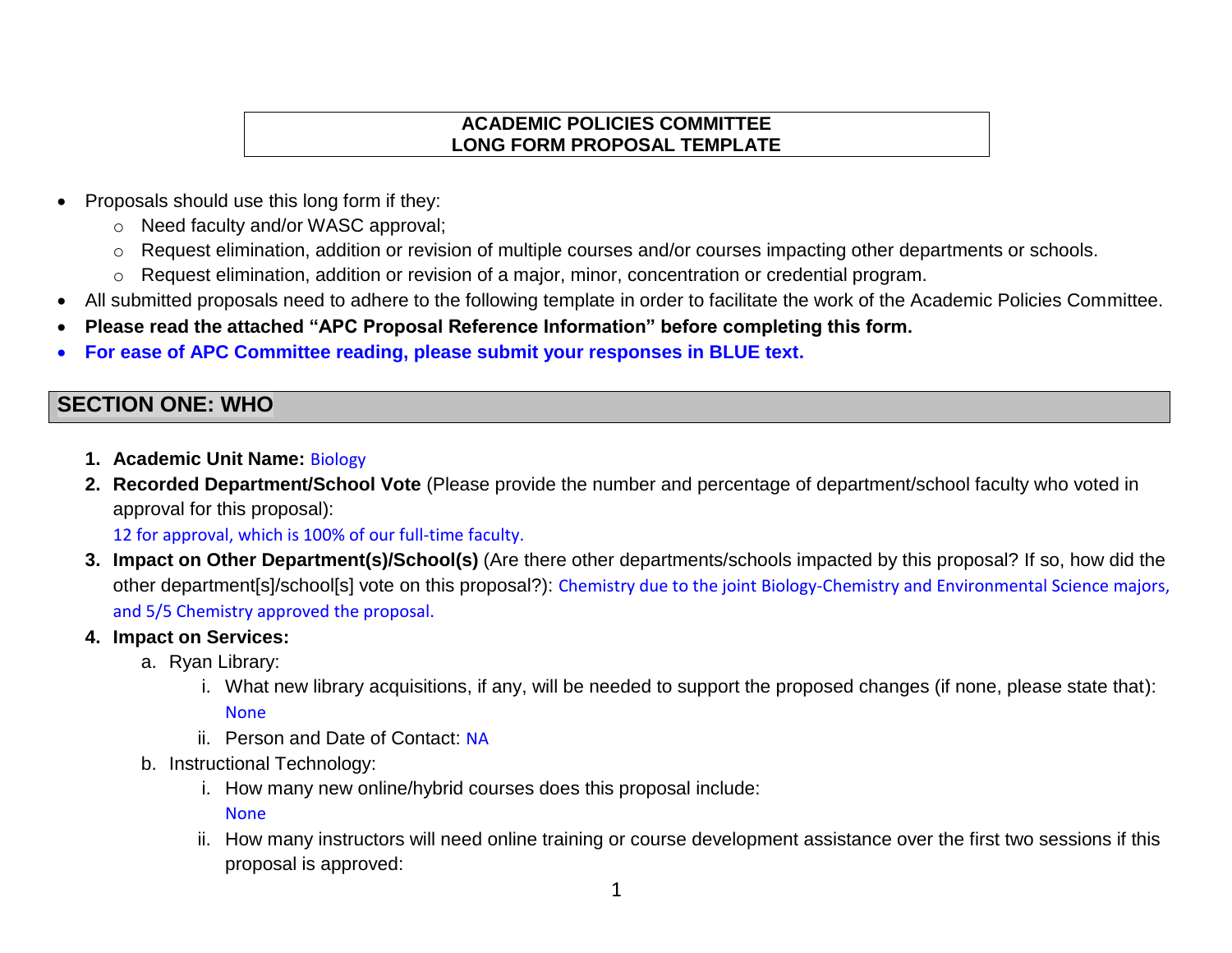### NA

iii. Person and Date of Contact: NA

## **SECTION TWO: WHAT**

- 1. **Overall Proposal Description (**In one sentence, describe the nature of the proposed changes or the proposed new academic offering): We are proposing minor changes to the Biology-BA major and the Biology-Chemistry major, and we are proposing a revision of one course that is relevant to Biology-BA/BS majors, Biology-Chemistry majors, and some minors. We are also adding some courses to the catalog at the request of Records.
- 2. **Items** (Please describe each item of the proposal with a phrase or one-sentence abstract. Examples might be, "Item 1: To drop XXX course from XX program. Item 2: To add XX course as a requirement", etc. Some proposals will only have 1 item. Add item lines as needed.):
	- a. Item 1: To add BIO490 Internships in Biology (1-3 units) as an upper-division elective for Biology-BA majors.
	- b. Item 2: To replace BIO420 (Vertebrate Physiology) with BIO423 (Advanced Human Physiology) as an elective for Biology-BA/BS majors, Biology-Chemistry majors, Cell & Molecular Biology minors, Organismal Biology minors, and Science Business/Marketing minors.
	- c. Item 3: To add more upper-division Biology electives to the options for the Biology-Chemistry major (BIO312, BIO323, BIO325, BIO333, BIO340, BIO363, BIO410, BIO430, BIO470, BIO473) and require at least 5 units of this coursework.
	- d. Item 4: To add the courses EVS396 (Advanced Biology), EVS397 (Advanced Ecology), EVS398 (Advanced Ecological Applications) and EVS399 (Public Policy and Stewardship) to the Environmental Science major and to the Science Business/Marketing minors with an Ecology emphasis in order to serve as placeholder courses for transfer units for off-campus field experiences (as requested by Records).
	- e. Item 5: To remove the co-requisite of MTH363 from BIO301.
	- f. Item 6: To add the pre-requisite of BIO345 to BIO301 and consequently renumber BIO301 to BIO352.

## **SECTION THREE: WHY**

- 1. **General** Rationale (Please provide a one-sentence rationale for this proposal.): These changes are driven by program review, student requests, experience teaching the affected courses, and Records.
- 2. **Mission (**How do the proposed changes support the mission of the university?):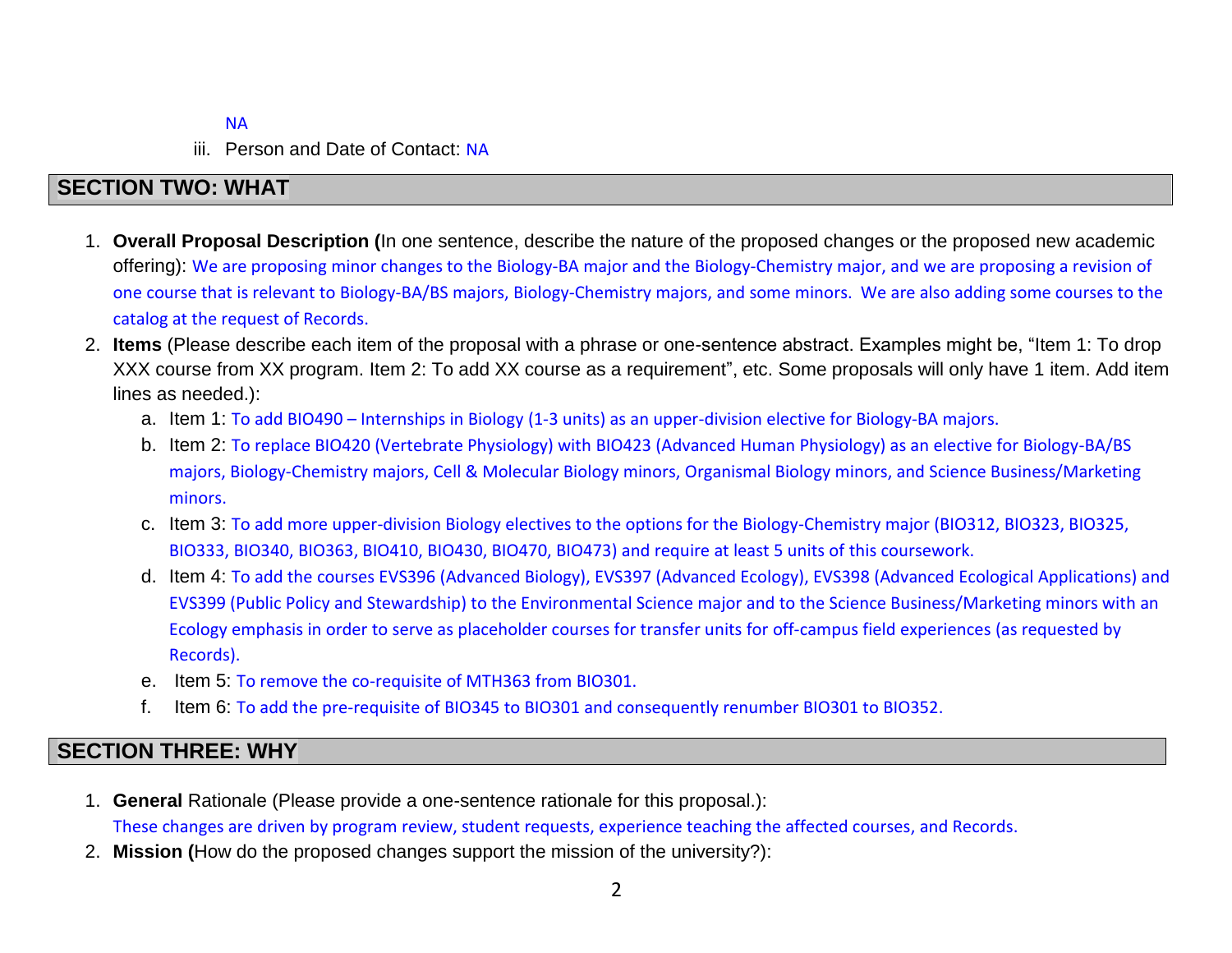The proposed changes support the mission and learning outcomes of the Biology Department and therefore the mission of PLNU because we previously aligned the Biology mission with the PLNU mission.

3. **Internal Factors (**Please provide additional rationale by answering the following questions as applicable: How does the proposal(s) …address the PLNU strategic plan? …address factors arising from assessment data or program review findings? …accommodate the department or school's learning outcomes for the major, minor, concentration, etc.? …increase departmental effectiveness/efficiency? …enhance enrollment or generate new revenue? What impact will it have on the size of the major, minor, etc.? Other internal rationale?): These changes are driven by program review (Items 1 & 2), student requests (Item 3), a request from Records (Item 4), and experience teaching the course (Items 5 & 6). **First,** in the Biology-BA program review we recognized that internship opportunities are a crucially important path for students to be able to explore their vocation. Thus we propose in Item 1 to allow BIO490 (Internships in Biology) to count for up to 3 units of the Biology-BA students' total of 12 units of upper-division electives. (Note that this is already the case for the Biology-BS and Environmental Science majors.) **Second**, as a part of ongoing Biology assessment, we conduct senior exit interviews and alumni surveys. Over the past few years we have had many requests from both populations for a human physiology course, since many of our students are headed to careers in the health professions. Thus, we propose to replace BIO420 (Vertebrate Physiology) with BIO423 (Advanced Human Physiology). Human physiology is already addressed in BIO420, but this will now be the focus of the new course. Additionally, this will help students distinguish this course from BIO410 (Vertebrate Biology), which had some overlapping content with BIO420 (Vertebrate Physiology). **Third**, although many Biology-Chemistry majors start as freshmen with a career goal of entering the health professions, some change their career goals as they transit through this major. Thus, by the time they become juniors or seniors they may be interested in more aspects of Biology than the limited options that are currently listed in the catalog. Since we see no reason to limit students' choices for their upper-division Biology electives, we would like to add ALL of the electives that are already available to Biology-BA/BS majors as options for the Biology-Chemistry majors. Importantly, these majors currently take 5-6 units of these electives with the menu of options available to them, and we will keep the requirement for at least 5 units of these electives with the new options. Thus, the size of the major will not change, nor will Chemistry courses be affected. If anything, students will have an easier time transiting through this large major and scheduling their classes since they will have more options. This change may also have the effect of retaining students in the joint major (as opposed to them switching to the Biology-BS major), if they can take the Biology courses that align with their interests. **Fourth**, Environmental Science majors are required to take 8 units of upper-division electives from approved environmental off-campus programs (e.g. Au Sable, School for Field Studies, etc.). In order to standardize transfer of these courses from these programs, Records has requested that we add the placeholder courses listed in Item 4. These courses can similarly be used for Science Business/Marketing minors with an Ecology emphasis that also choose to take courses from these approved environmental off-campus programs. **Fifth**, the changes requested to BIO301 come from several years of experience in teaching this course, which is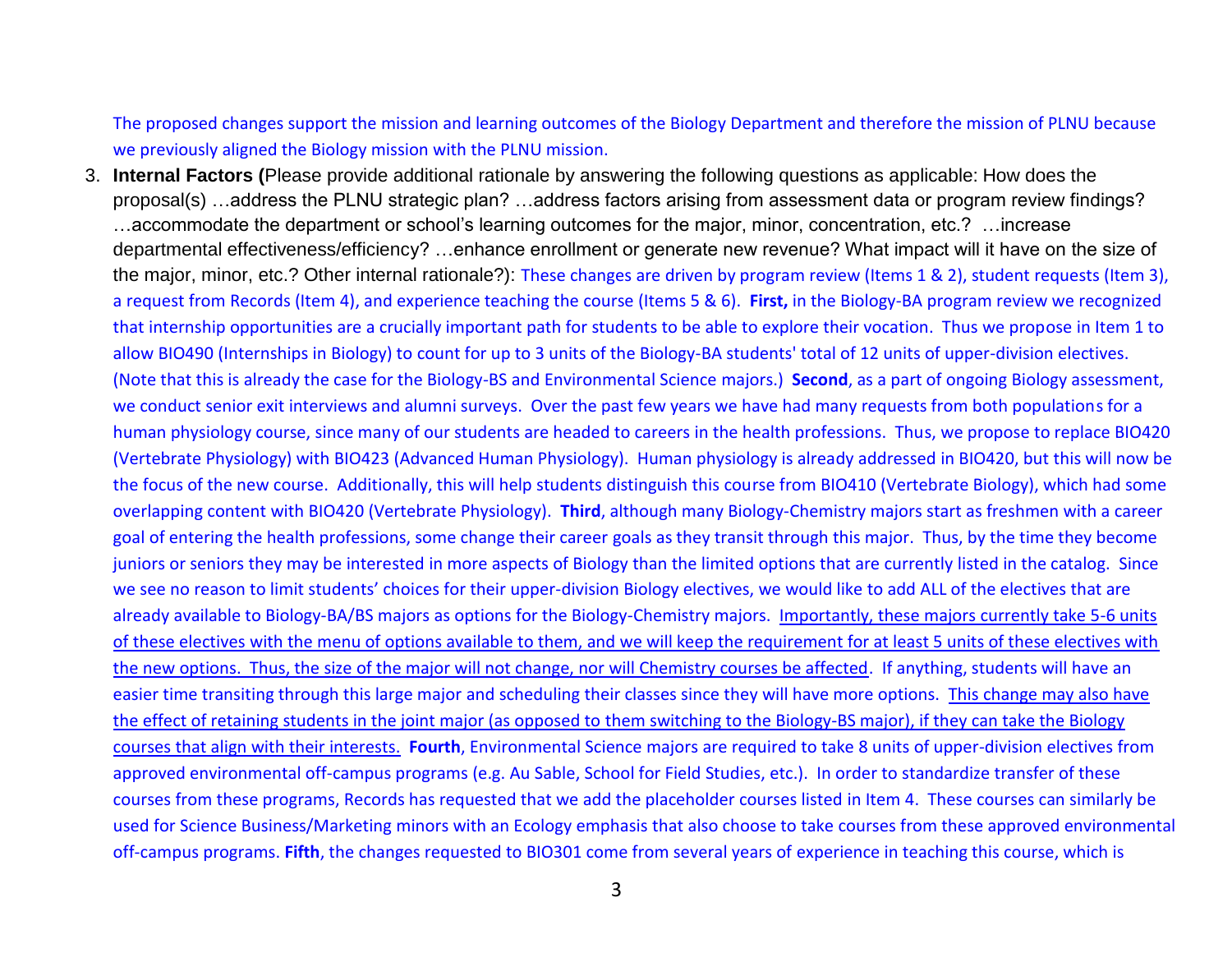Research Methodology. This course has significantly evolved from its original conception as a combined statistics/biology course. We now separate the advanced statistics into MTH363 (Calculus-Based Statistics with R), which is required for Biology-BA/BS and Environmental Science majors. We do basic statistics in BIO301, which can also be taken by Biology-Chemistry majors who are not required to take MTH363. Thus we propose to remove the MTH363 co-requisite from BIO301. On the other hand, we propose to add the pre-requisite of BIO345 (Genetics) to BIO301. BIO301 involves a significant amount of bioinformatics, and we have discovered that students who have not had Genetics struggle with that content. In adding this pre-requisite, we also propose to renumber BIO301 to BIO352, so that the numbering sequence makes sense with the new pre-requisite.

4. **External Factors (** Please provide additional rationale by answering the following questions as applicable: To what extent have external factors motivated this proposal, for example what comparable colleges and universities are doing? …improvements suggested by alumni or outside reviewers? …stipulations imposed by outside accrediting agencies? …other external rationale?.)**:** As mentioned above, Item 2 was prompted in part by a recent alumni survey that was conducted for program review.

## **SECTION FOUR: HOW**

**A. Course Learning Outcomes** – For each new course, please provide the course learning outcomes. (If not needed, please state as such.)

**These are the CLOs for BIO423 (Advanced Human Physiology):**

**Students will be able to:**

- **1. define and apply the concepts of homeostasis and structural dynamism in different organ systems,**
- **2. understand and explain the basic physiology of the human body's systems (metabolic, digestive, nervous, endocrine, muscular, respiratory, cardiovascular, excretory),**
- **3. articulate how a disruption in one body system can adversely affect the function of another body system, and**
- **4. read, analyze and report on papers from the primary literature.**

#### **These are the CLOs for EVS396 (Advanced Biology):**

**Students will be able to:**

- **1. understand the biological concepts and field techniques used in the course, and**
- **2. apply concepts and techniques to a fundamental biological question.**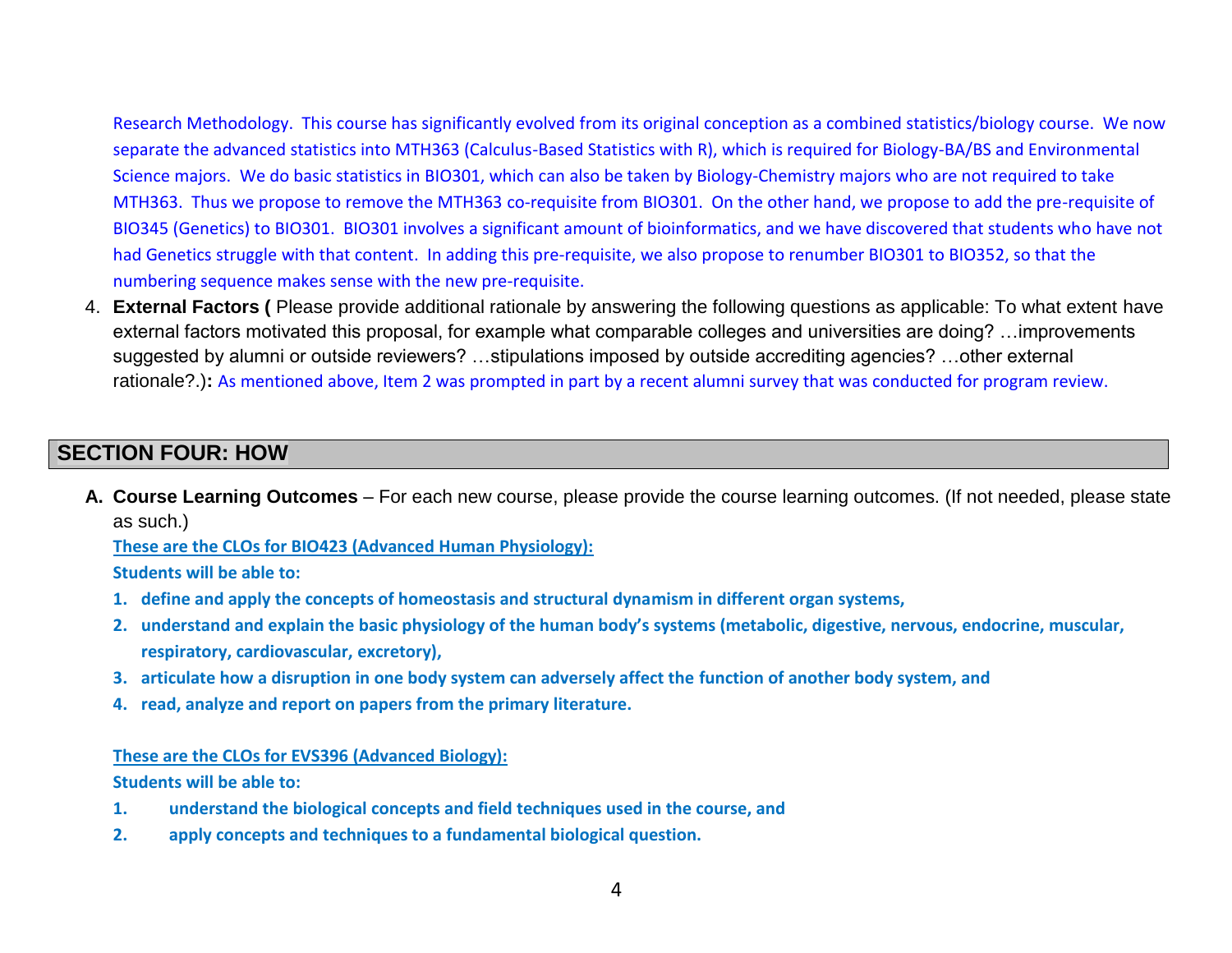### **These are the CLOs for EVS397 (Advanced Ecology):**

**Students will be able to:**

- **1. understand interrelationships between organisms and their biotic environments,**
- **2. understand interrelationships between organisms and their physical environments, and**
- **3. apply skills and knowledge learned in ecology to a field situation.**

### **These are the CLOs for EVS398 (Advanced Ecological Applications):**

**Students will be able to:**

- **1. understand the theory behind technological and/or computational tools presented in the course,**
- **2. develop experience using these tools to conduct field experiments and/or monitor the environment, and**
- **3. apply technological and/or computational techniques to specific field situations.**

### **These are the CLOs for EVS399 (Public Policy and Stewardship):**

**Students will be able to:**

- **1. understand the public policy, conservation practice, and/or sustainable development approaches presented in the course, and**
- **2. apply these policies to specific real-world situations.**
- **B.** Assessment Plan For new programs, please provide an assessment plan. (If not needed, please state as such.)NA
- **C. Teach-Out** Provide a plan detailing how students who begin this program will be able to finish if the institution determines that the program is to be closed. (If not needed, please state as such.) NA
- D. **Catalog Copy** In this section, please demonstrate in a two-step process how the department/school would like the change to be made. Keep in mind academic policies with regard to number of units for major, minors, certificates, etc. See Academic Proposal Resource Information at the end of this template.
- **Step 1:** In the applicable set of boxes below:
	- o For revision, addition or elimination of courses only, complete Section 1-A, entering current and/or proposed catalog text as indicated in the section instructions.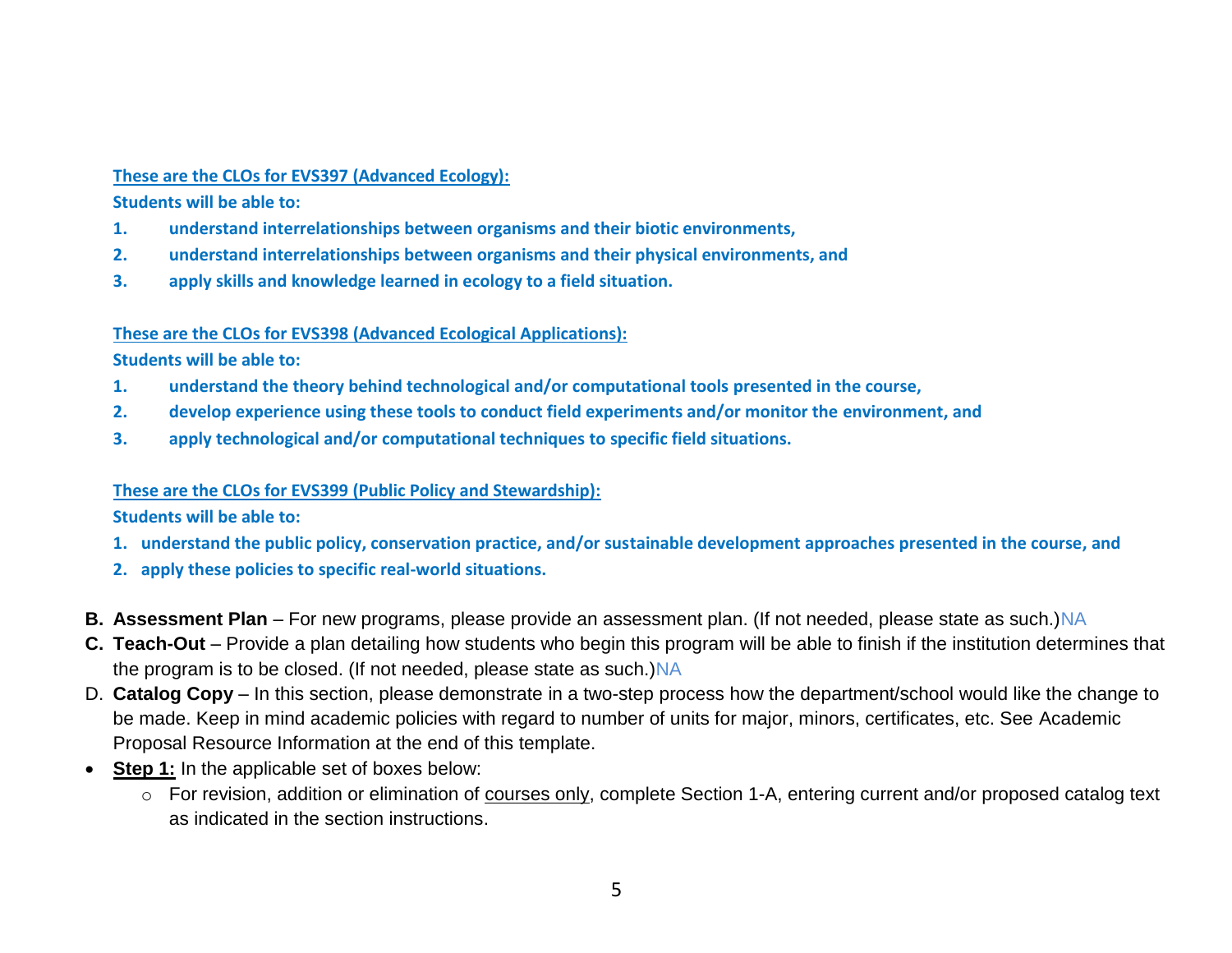o For revision, addition or elimination of majors, minors, concentrations or certificates, complete Section 1-B, entering current and/or proposed catalog text as indicated in the section instructions.

| Section 1-A--Courses Only: Proposals for course elimination should complete the shaded (left) side only, proposals<br>for course addition should complete the unshaded (right) side only, and proposals for course revision should complete<br>both sides of Section 1-A.                                                                                                                                                                                                                                                                                                                                                                                                                             |                                                                                                                                                                                                                                                                                                                                                                                                                                                                                                                                                                                        |  |
|-------------------------------------------------------------------------------------------------------------------------------------------------------------------------------------------------------------------------------------------------------------------------------------------------------------------------------------------------------------------------------------------------------------------------------------------------------------------------------------------------------------------------------------------------------------------------------------------------------------------------------------------------------------------------------------------------------|----------------------------------------------------------------------------------------------------------------------------------------------------------------------------------------------------------------------------------------------------------------------------------------------------------------------------------------------------------------------------------------------------------------------------------------------------------------------------------------------------------------------------------------------------------------------------------------|--|
| Current course code and description (including units, prerequisites and<br>grade type):<br>Click here to enter text.                                                                                                                                                                                                                                                                                                                                                                                                                                                                                                                                                                                  | Proposed new course code and description<br>(including units, prerequisites and grade<br>type): Differences from current course are<br>indicated in red.                                                                                                                                                                                                                                                                                                                                                                                                                               |  |
| Course 1: BIO420 - Vertebrate Physiology (3) This course examines<br>homeostasis and structural dynamism in different systems and in different<br>vertebrate classes. The course specifically examines metabolism, the<br>digestive system, the nervous system, the endocrine system, locomotion,<br>respiration, the cardiovascular system, and the urinary system. Lecture and<br>lab. Offered every year. Prerequisite(s): BIO212 and CHE294, or instructor<br>consent (Cell and Molecular Biology or Organismal minors). MTH203 or<br>MTH363 recommended.                                                                                                                                         | Course 1: BIO423 - Advanced Human<br>Physiology (3) This course examines how<br>different organ systems work and interact with<br>each other to maintain homeostasis in the<br>human body. The course specifically examines<br>metabolism, the digestion, the nervous system,<br>endocrinology, the muscular system,<br>respiration, the cardiovascular system, and the<br>urinary system. Lecture and lab. Offered every<br>year. Prerequisite(s): BIO212 and CHE294, or<br>instructor consent (Cell and Molecular Biology<br>or Organismal minors). MTH203 or MTH363<br>recommended. |  |
| Course 2: BIO301 - Research Methodology (2) This course builds upon the<br>basis of the scientific method that students are exposed to as freshmen. It<br>focuses on teaching students how to develop biological questions, search<br>databases to obtain background information, design scientific experiments,<br>and analyze data. The course will focus more specifically on how research<br>data is obtained, how experimental knowledge and data are dispersed<br>amongst the scientific community, and how these data are used as a base for<br>correlating new data and upon which new experimentation is based. Lecture<br>and laboratory. Corequisite(s): MTH 363 or consent of instructor. | Course 2: BIO352 - Research Methodology (2)<br>This course builds upon the basis of the<br>scientific method that students are exposed to<br>as freshmen. It focuses on teaching students<br>how to develop biological questions, search<br>databases to obtain background information,<br>design scientific experiments, and analyze data.<br>The course will focus more specifically on how<br>research data is obtained, how experimental<br>knowledge and data are dispersed amongst the                                                                                           |  |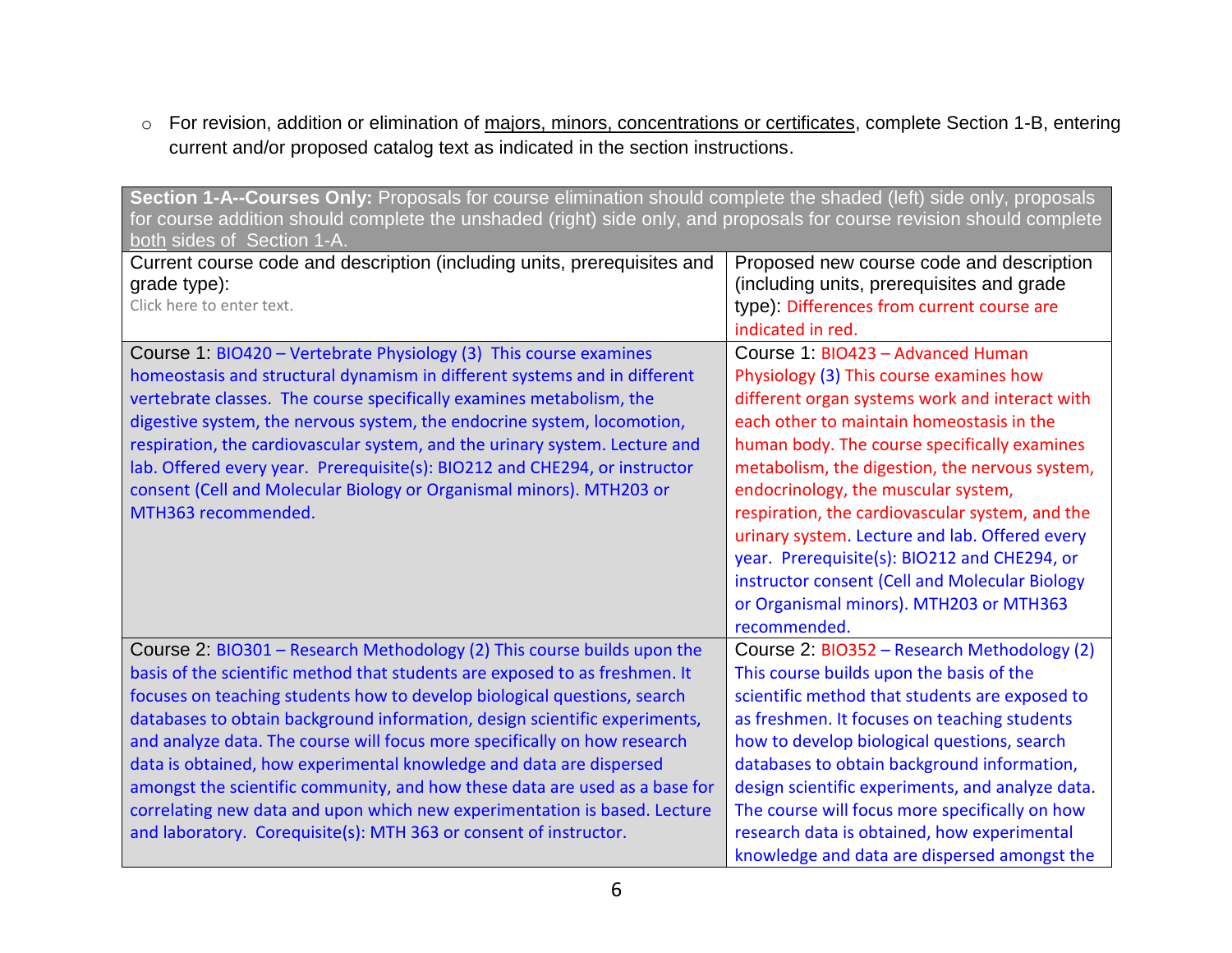|                                     | scientific community, and how these data are       |
|-------------------------------------|----------------------------------------------------|
|                                     | used as a base for correlating new data and        |
|                                     | upon which new experimentation is based.           |
|                                     | Lecture and laboratory. Prerequisite(s): BIO345.   |
| Course 3: Click here to enter text. | Course 3: EVS396 - Advanced Biology (3) Field-     |
|                                     | intensive course that explores the field biology   |
|                                     | of various organisms and ecosystems in order to    |
|                                     | understand fundamental principles of life.         |
|                                     | Applies to off-campus field immersion programs     |
|                                     | such as Au Sable, Quetzal Educational Research     |
|                                     | Center, Creation Care Study Program, and           |
|                                     | <b>School for Field Studies.</b>                   |
| Course 4: Click here to enter text. | Course 4: EVS397 - Advanced Ecology (3) Field-     |
|                                     | intensive course that examines the                 |
|                                     | interrelationships between organisms and their     |
|                                     | biotic and physical environments. Applies to       |
|                                     | off-campus field immersion programs such as        |
|                                     | Au Sable, Quetzal Educational Research Center,     |
|                                     | <b>Creation Care Study Program, and School for</b> |
|                                     | <b>Field Studies.</b>                              |
| Course 5: Click here to enter text. | Course 5: EVS398 - Advanced Ecological             |
|                                     | Applications (3) Field- intensive course that      |
|                                     | applies technological and/or computational         |
|                                     | tools to increase scientific understanding,        |
|                                     | monitor environments, restore damaged              |
|                                     | ecosystems, and/or solve human and                 |
|                                     | environmental problems. Applies to off-            |
|                                     | campus field immersion programs such as Au         |
|                                     | Sable, Quetzal Educational Research Center,        |
|                                     | Creation Care Study Program, and School for        |
|                                     | <b>Field Studies.</b>                              |
| Course 6: Click here to enter text. | Course 6: EVS399 - Public Policy and               |
|                                     | Stewardship (3) Course that explores public        |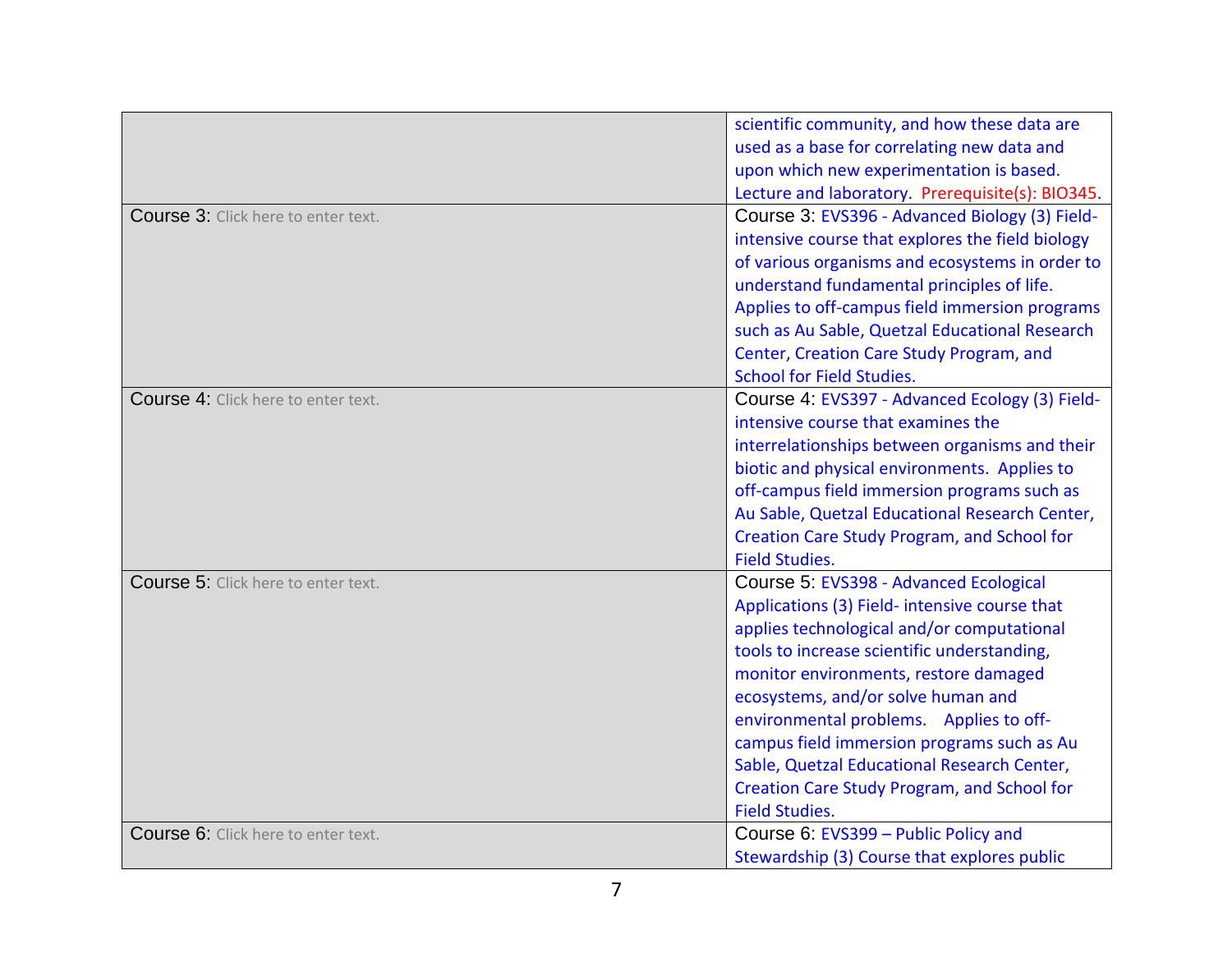|                                                                                                                                                                                                                                                                                                                                                             | policy, conservation practice, and/or sustainable<br>development under various real-world contexts<br>to manage and/or restore ecosystems and<br>improve human well-being. Applies to off-<br>campus field immersion programs such as Au<br>Sable, Quetzal Educational Research Center,<br>Creation Care Study Program, and School for<br><b>Field Studies.</b> |  |
|-------------------------------------------------------------------------------------------------------------------------------------------------------------------------------------------------------------------------------------------------------------------------------------------------------------------------------------------------------------|-----------------------------------------------------------------------------------------------------------------------------------------------------------------------------------------------------------------------------------------------------------------------------------------------------------------------------------------------------------------|--|
| Section 1-B--All Other Proposals: Proposals for elimination of a major, minor, concentration or certificate should<br>complete the shaded (left) side of this section only, proposals for addition of any of these should complete the<br>unshaded (right) side only, and proposals for revision of any of these should complete both sides of Section 1-B. |                                                                                                                                                                                                                                                                                                                                                                 |  |
| Current Program (or major, minor, concentration, certificate) Name and<br>Introductory Text: Biology-BA                                                                                                                                                                                                                                                     | Proposed Revised or New Program (or<br>major, minor, concentration, certificate)<br>Name and Introductory Text:<br><b>Biology-BA</b>                                                                                                                                                                                                                            |  |
| <b>Current Program Learning Outcome:</b><br>No changes                                                                                                                                                                                                                                                                                                      | Proposed Revised or New Program<br>Learning Outcomes (needed for new majors<br>only): No changes                                                                                                                                                                                                                                                                |  |
| Current Lower Division Requirements and Unit Numbers for Majors. All<br>requirements for minors, concentrations or certificates:<br>No changes                                                                                                                                                                                                              | Proposed Revised or New Lower Division<br>Requirements and Unit Numbers for Majors.<br>All requirements for minors, concentrations<br>or certificates:<br>No changes                                                                                                                                                                                            |  |
| <b>Current Total Lower Division Units:</b><br>27-28                                                                                                                                                                                                                                                                                                         | <b>Proposed Total Lower Division Units:</b><br>$27 - 28$                                                                                                                                                                                                                                                                                                        |  |
| Current Upper Division Requirements and Unit Numbers for Majors.<br>(Highlight new or revised classes in red.)<br>16                                                                                                                                                                                                                                        | Proposed Upper Division Requirements and<br>Unit Numbers for Majors. (Highlight new or<br>revised classes in red.)<br>16                                                                                                                                                                                                                                        |  |
| <b>Current Total Upper Division Units:</b><br>28                                                                                                                                                                                                                                                                                                            | <b>Proposed Total Upper Division Units:</b><br>28                                                                                                                                                                                                                                                                                                               |  |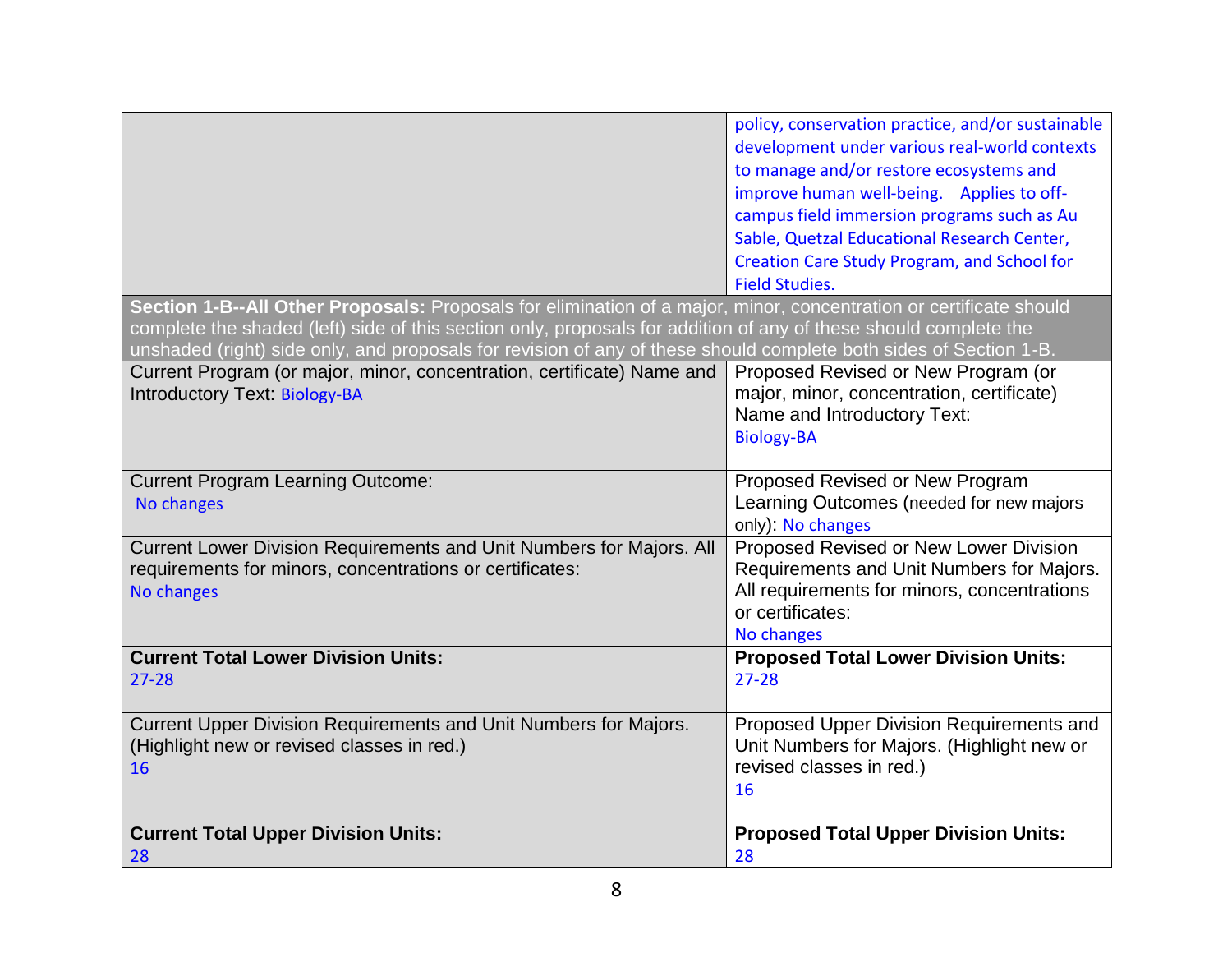| Current Elective Options (Highlight new or revised classes in red.): | Proposed Elective Options (Highlight new or      |
|----------------------------------------------------------------------|--------------------------------------------------|
|                                                                      | revised classes in red.):                        |
| BIO 312 - Applied Plant Biology (2)                                  | BIO 312 - Applied Plant Biology (2)              |
| BIO 315 - Microbiology (3)                                           | BIO 315 - Microbiology (3)                       |
| BIO 323 - Introduction to Oceanography (3)                           | BIO 323 - Introduction to Oceanography (3)       |
| BIO 325 - Insect Biology (3)                                         | BIO 325 - Insect Biology (3)                     |
| BIO 333 - Marine Biology (3)                                         | BIO 333 - Marine Biology (3)                     |
| BIO 340 - Field Biology: Neotropical Ecology (2)                     | BIO 340 - Field Biology: Neotropical Ecology (2) |
| BIO 350 - Advanced Cell Biology (3)                                  | BIO 350 - Advanced Cell Biology (3)              |
| BIO 390 - Immunology (3)**                                           | BIO 390 - Immunology (3)**                       |
| BIO 400 - Developmental Biology (3)**                                | BIO 400 - Developmental Biology (3)**            |
| BIO 410 - Vertebrate Biology (3)                                     | BIO 410 - Vertebrate Biology (3)                 |
| BIO 420 - Vertebrate Physiology (3)                                  | BIO 423 - Advanced Human Physiology (3)          |
| BIO 430 - Animal Behavior (3)                                        | BIO 430 - Animal Behavior (3)                    |
| BIO 450 - Advanced Biochemistry (4)                                  | BIO 450 - Advanced Biochemistry (4)              |
| BIO 470 - Neuroscience (3)                                           | BIO 470 - Neuroscience (3)                       |
| BIO 473 - Experimental Marine Ecology (3)                            | BIO 473 - Experimental Marine Ecology (3)        |
|                                                                      | BIO490 - Internship in Biology (1-3)             |
| <b>Current Total Required Elective Units:</b>                        | <b>Proposed Total Required Elective Units:</b>   |
| 12                                                                   | 12                                               |
|                                                                      |                                                  |
| Current Names and Course Titles of Concentration #1 (if any-use      | Proposed Names and Course Titles of              |
| additional boxes for each concentration.):                           | Concentration #1 (if any-use additional          |
| <b>NA</b>                                                            | boxes for each concentration.):                  |
|                                                                      | <b>NA</b>                                        |
|                                                                      |                                                  |
| <b>Current Total Program Units:</b>                                  | <b>Proposed Total Program Units:</b>             |
| 55-56                                                                | 55-56                                            |
| Current Notes (if any) at the bottom of program catalog copy:        | Proposed Notes (if any) at the bottom of         |
| Click here to enter text.                                            |                                                  |
|                                                                      | program catalog copy:                            |
|                                                                      | Click here to enter text.                        |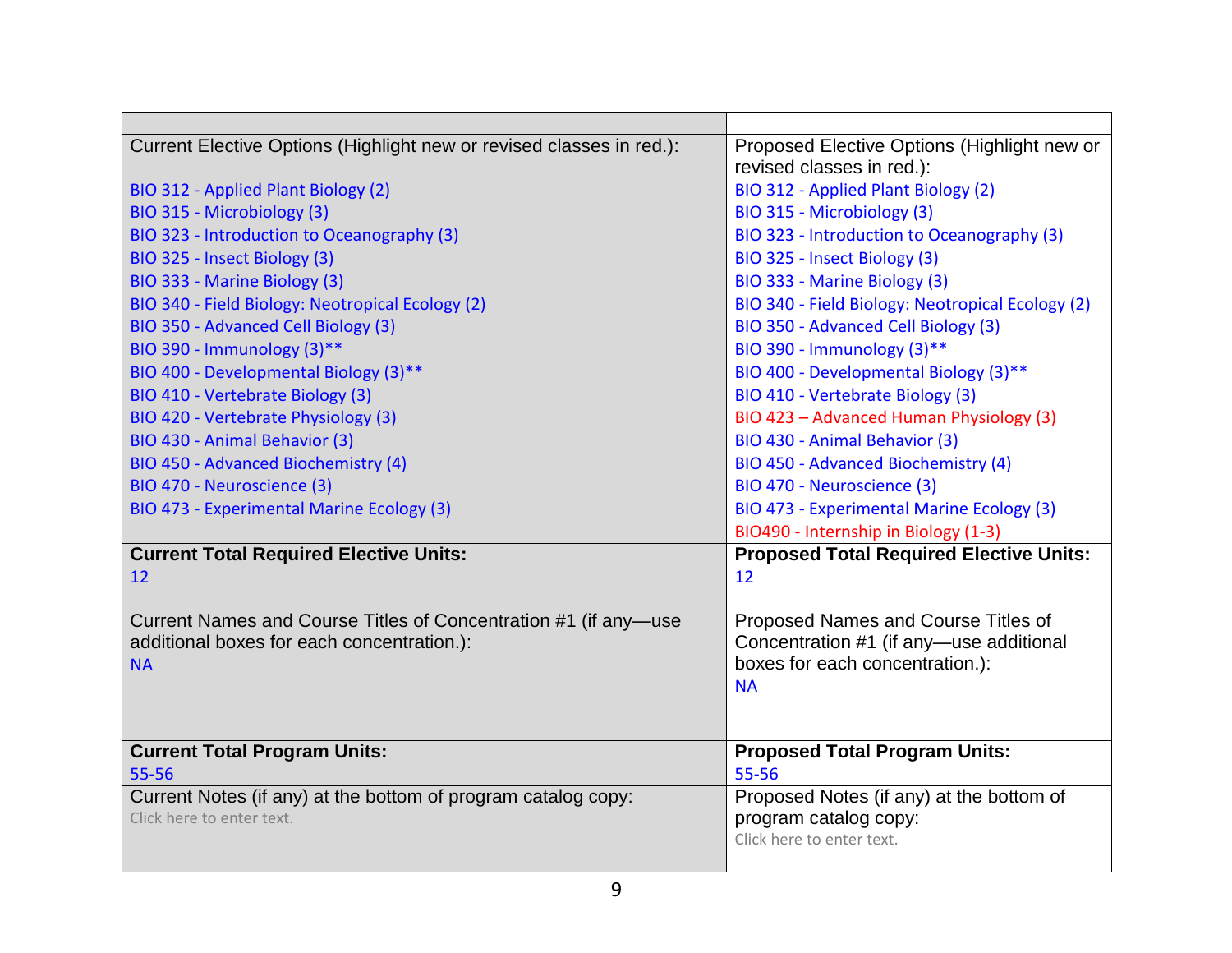| Section 1-B--All Other Proposals: Proposals for elimination of a major, minor, concentration or certificate should<br>complete the shaded (left) side of this section only, proposals for addition of any of these should complete the<br>unshaded (right) side only, and proposals for revision of any of these should complete both sides of Section 1-B. |                                                                                                                                                                      |  |
|-------------------------------------------------------------------------------------------------------------------------------------------------------------------------------------------------------------------------------------------------------------------------------------------------------------------------------------------------------------|----------------------------------------------------------------------------------------------------------------------------------------------------------------------|--|
| Current Program (or major, minor, concentration, certificate) Name and<br>Introductory Text: Biology-Chemistry BS                                                                                                                                                                                                                                           | Proposed Revised or New Program (or<br>major, minor, concentration, certificate)<br>Name and Introductory Text:<br><b>Biology-Chemistry BS</b>                       |  |
| <b>Current Program Learning Outcome:</b><br>No changes                                                                                                                                                                                                                                                                                                      | Proposed Revised or New Program<br>Learning Outcomes (needed for new majors<br>only): No changes                                                                     |  |
| Current Lower Division Requirements and Unit Numbers for Majors. All<br>requirements for minors, concentrations or certificates:<br>No changes                                                                                                                                                                                                              | Proposed Revised or New Lower Division<br>Requirements and Unit Numbers for Majors.<br>All requirements for minors, concentrations<br>or certificates:<br>No changes |  |
| <b>Current Total Lower Division Units:</b><br>38-39                                                                                                                                                                                                                                                                                                         | <b>Proposed Total Lower Division Units:</b><br>38-39                                                                                                                 |  |
| Current Upper Division Requirements and Unit Numbers for Majors.<br>(Highlight new or revised classes in red.)<br>22                                                                                                                                                                                                                                        | Proposed Upper Division Requirements and<br>Unit Numbers for Majors. (Highlight new or<br>revised classes in red.)<br>22                                             |  |
| <b>Current Total Upper Division Units:</b><br>29-31                                                                                                                                                                                                                                                                                                         | <b>Proposed Total Upper Division Units:</b><br>29-31                                                                                                                 |  |
| Current Elective Options (Highlight new or revised classes in red.):<br>Two courses from:<br>BIO 301 - Research Methodology (2)<br>BIO 315 - Microbiology (3)                                                                                                                                                                                               | Proposed Elective Options (Highlight new or<br>revised classes in red.):<br>At least 5 units from:<br>BIO 312 - Applied Plant Biology (2)                            |  |
| BIO 350 - Advanced Cell Biology (3)<br>BIO 390 - Immunology (3)<br>BIO 400 - Developmental Biology (3)                                                                                                                                                                                                                                                      | BIO 315 - Microbiology (3)<br>BIO 323 - Introduction to Oceanography (3)<br>BIO 325 - Insect Biology (3)                                                             |  |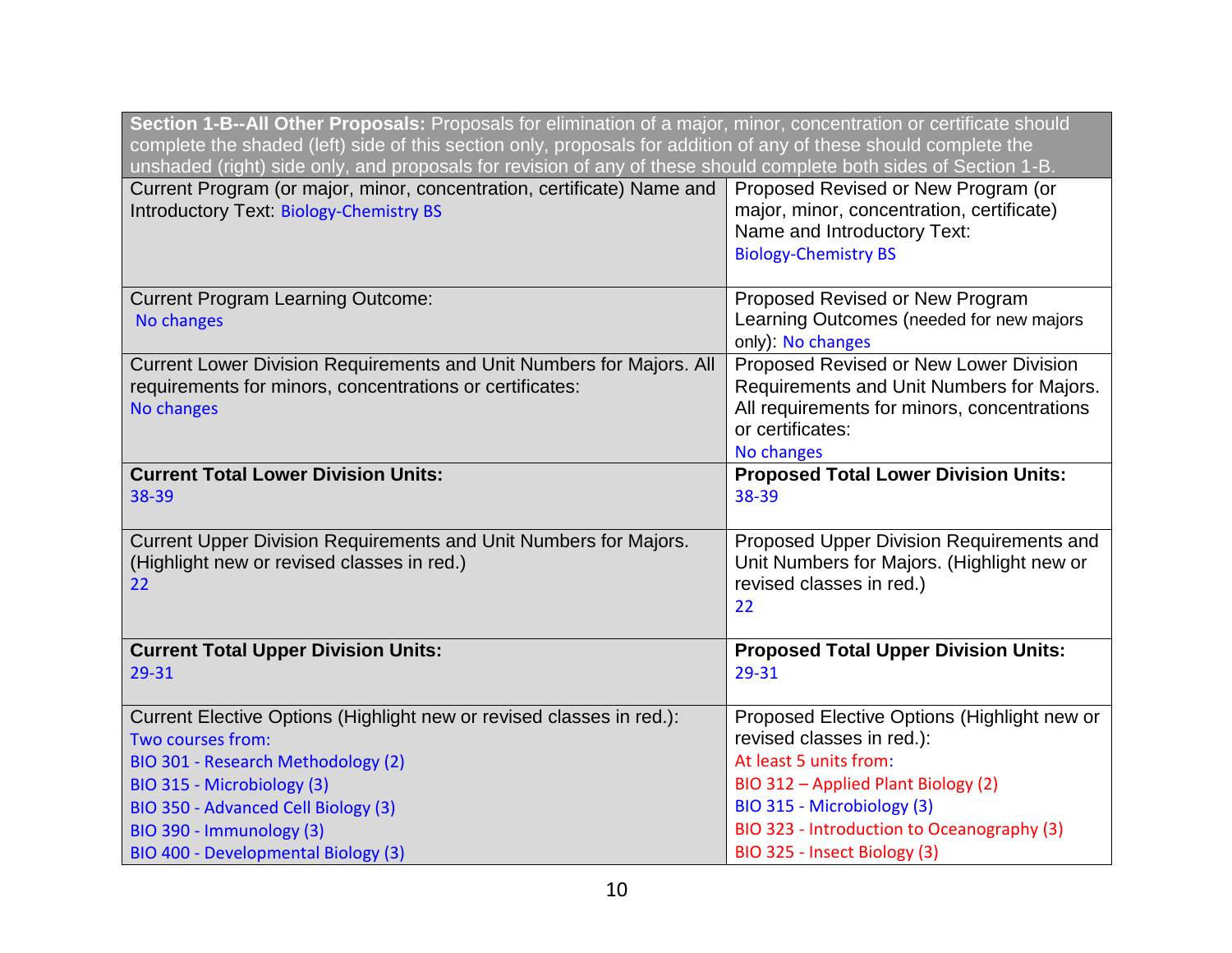| BIO 420 - Vertebrate Physiology (3)                                                                                        | BIO 333 - Marine Biology (3)<br>BIO 340 - Field Biology: Neotropical Ecology (2)<br>BIO 350 - Advanced Cell Biology (3)<br>BIO 352 - Research Methodology (2)<br>BIO363 - Conservation Ecology (3)<br>BIO 390 - Immunology (3)<br>BIO 400 - Developmental Biology (3)<br>BIO 410 - Vertebrate Biology (3)<br>BIO 423 - Advanced Human Physiology (3)<br>BIO 430 - Animal Behavior (3) |
|----------------------------------------------------------------------------------------------------------------------------|---------------------------------------------------------------------------------------------------------------------------------------------------------------------------------------------------------------------------------------------------------------------------------------------------------------------------------------------------------------------------------------|
|                                                                                                                            | BIO 470 - Neuroscience (3)<br>BIO 473 - Experimental Marine Ecology (3)                                                                                                                                                                                                                                                                                                               |
| <b>Current Total Required Elective Units:</b>                                                                              | <b>Proposed Total Required Elective Units:</b>                                                                                                                                                                                                                                                                                                                                        |
| 5-6 from Biology, 7-9 from Biology & Chemistry                                                                             | 5-6 from Biology, 7-9 from Biology & Chemistry                                                                                                                                                                                                                                                                                                                                        |
| Current Names and Course Titles of Concentration #1 (if any—use<br>additional boxes for each concentration.):<br><b>NA</b> | Proposed Names and Course Titles of<br>Concentration #1 (if any-use additional<br>boxes for each concentration.):<br><b>NA</b>                                                                                                                                                                                                                                                        |
| <b>Current Total Program Units:</b><br>67-70                                                                               | <b>Proposed Total Program Units:</b><br>67-70                                                                                                                                                                                                                                                                                                                                         |
| Current Notes (if any) at the bottom of program catalog copy:<br>Click here to enter text.                                 | Proposed Notes (if any) at the bottom of<br>program catalog copy:<br>Click here to enter text.                                                                                                                                                                                                                                                                                        |

- **Step 2:**
	- o Arrange a meeting: Arrange a meeting with the APC chair to review the completed portion of the proposal and to receive assistance from the Records liaison in submission of current and/or draft proposed catalog copy called for.
	- o Attach Catalog copy: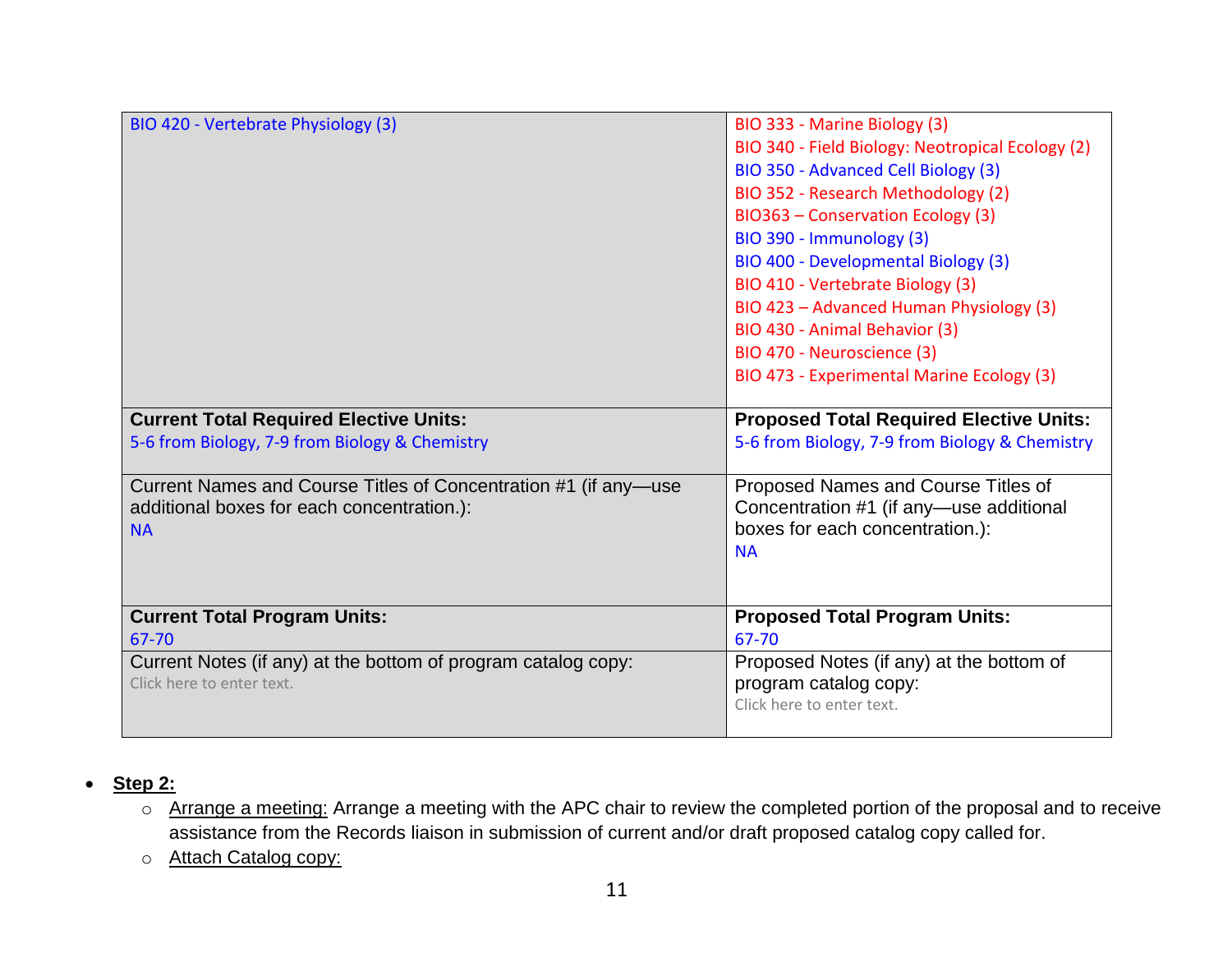- For proposed revisions to existing programs, majors, minors, courses, etc, after this page attach the following supplied by Records: 1) The current year catalog copy for that program, major, etc, and 2) the proposed revised catalog pages for your proposal, based on the information from Step One.
- For entirely new programs, majors, minors, courses, etc, after this page attach the draft new catalog pages for your proposal supplied by Records based on the information in Step One.

STEP TWO: ATTACH CURRENT AND/OR PROPOSED CATALOG COPY AFTER THIS PAGE AS SEPARATE PAGES.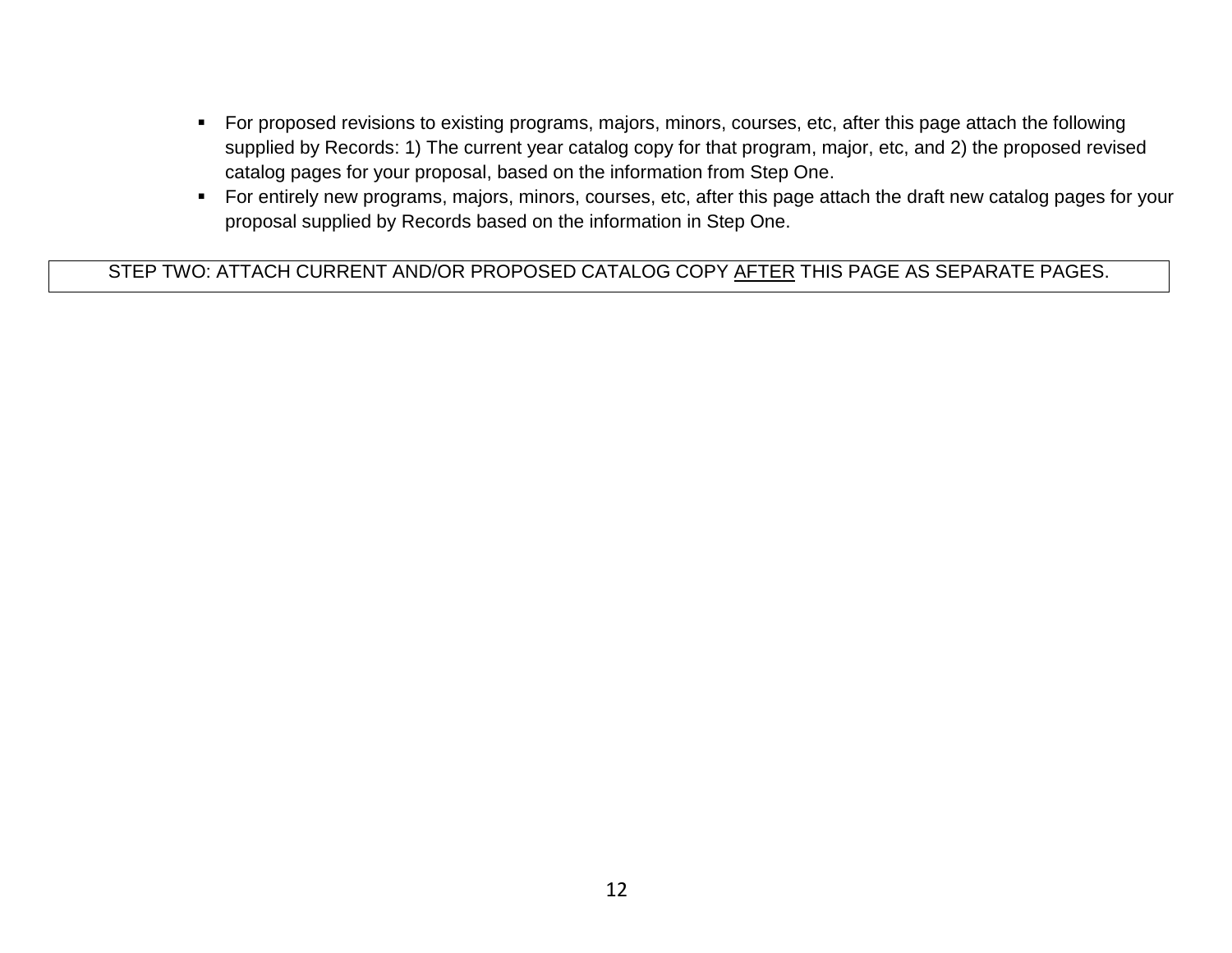#### **Biology, B.A.**

#### Lower-Division Requirements

BIO 210 - Cell Biology and Biochemistry (GE) (4)\*\* BIO 211 - Ecological and Evolutionary Systems (GE) (4)\*\* BIO 212 - Organismal Biology (3) CHE 151 - General Chemistry Tutorial (1) \* CHE 152 - General Chemistry I (GE) (4)\*\* CHE 153 - General Chemistry II (4) CHE 294 - Organic Chemistry I (4) MTH 144 - Calculus With Applications (GE) (4)\*\*

Total: 27-28 Units Note(s): \*Course can be waived.

#### Upper-Division Requirements

BIO 345 - Genetics (4) BIO 352 - Research Methodology (2) BIO 363 - Conservation Ecology (3) BIO 380 - Molecular Biology (3) BIO 497 - Biology Seminar (1) MTH 363 - Calculus Based Statistics With R (3)

Upper Division Total: 16 Units

Take a minimum of 12 units of electives from the following options:

BIO 312 - Applied Plant Biology (2) BIO 315 - Microbiology (3) BIO 323 - Introduction to Oceanography (3) BIO 325 - Insect Biology (3)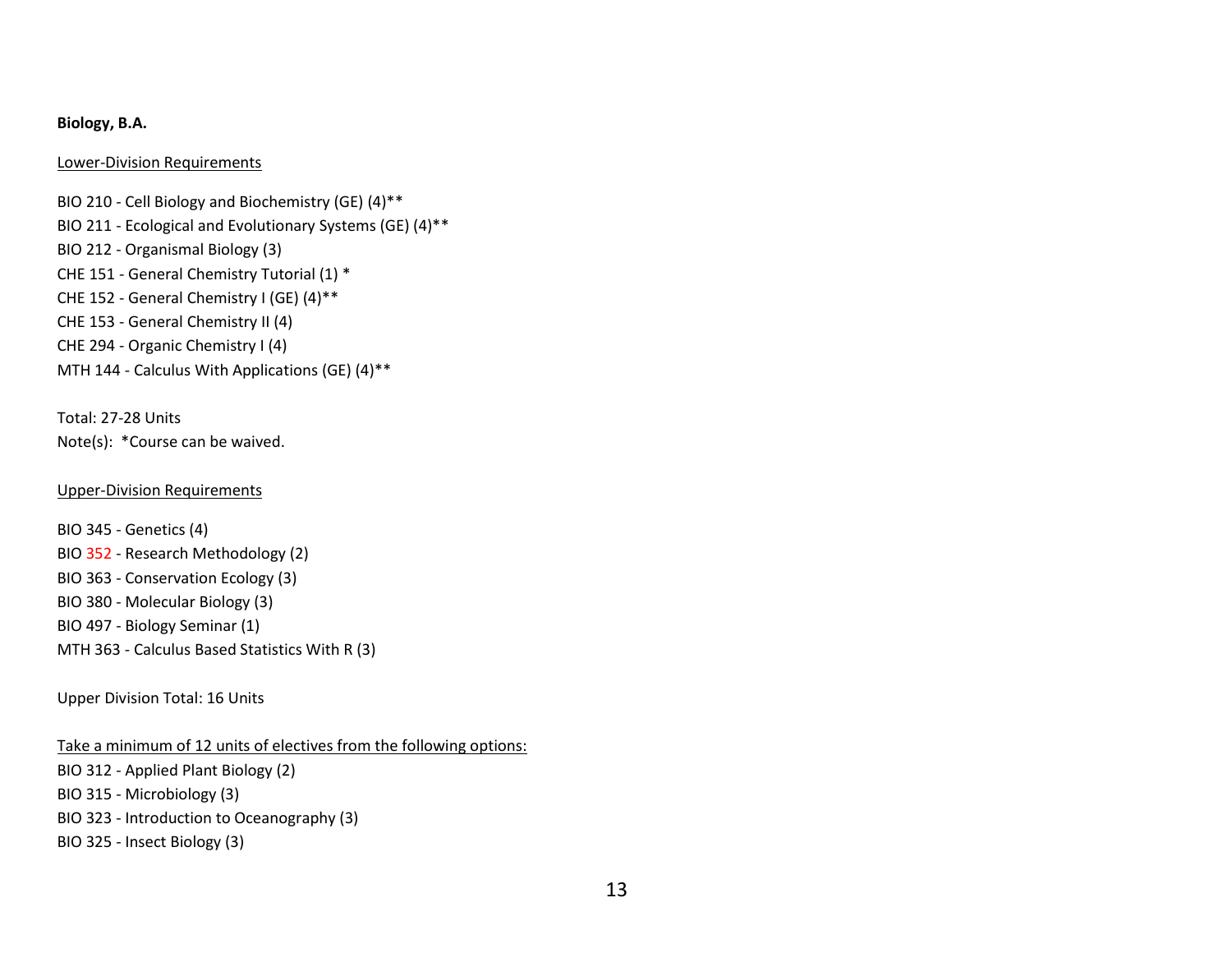BIO 333 - Marine Biology (3) BIO 340 - Field Biology: Neotropical Ecology (2) BIO 350 - Advanced Cell Biology (3) BIO 390 - Immunology (3) BIO 400 - Developmental Biology (3) BIO 410 - Vertebrate Biology (3) BIO 423 – Advanced Human Physiology (3) BIO 430 - Animal Behavior (3) BIO 450 - Advanced Biochemistry (4) BIO 470 - Neuroscience (3) BIO 473 - Experimental Marine Ecology (3) BIO 490 - Internship in Biology (1-3)

Upper Division Elective Total: 12 Units Bachelor of Arts Total: 55-56 Units\*\* \*\* 12 units meet general education requirements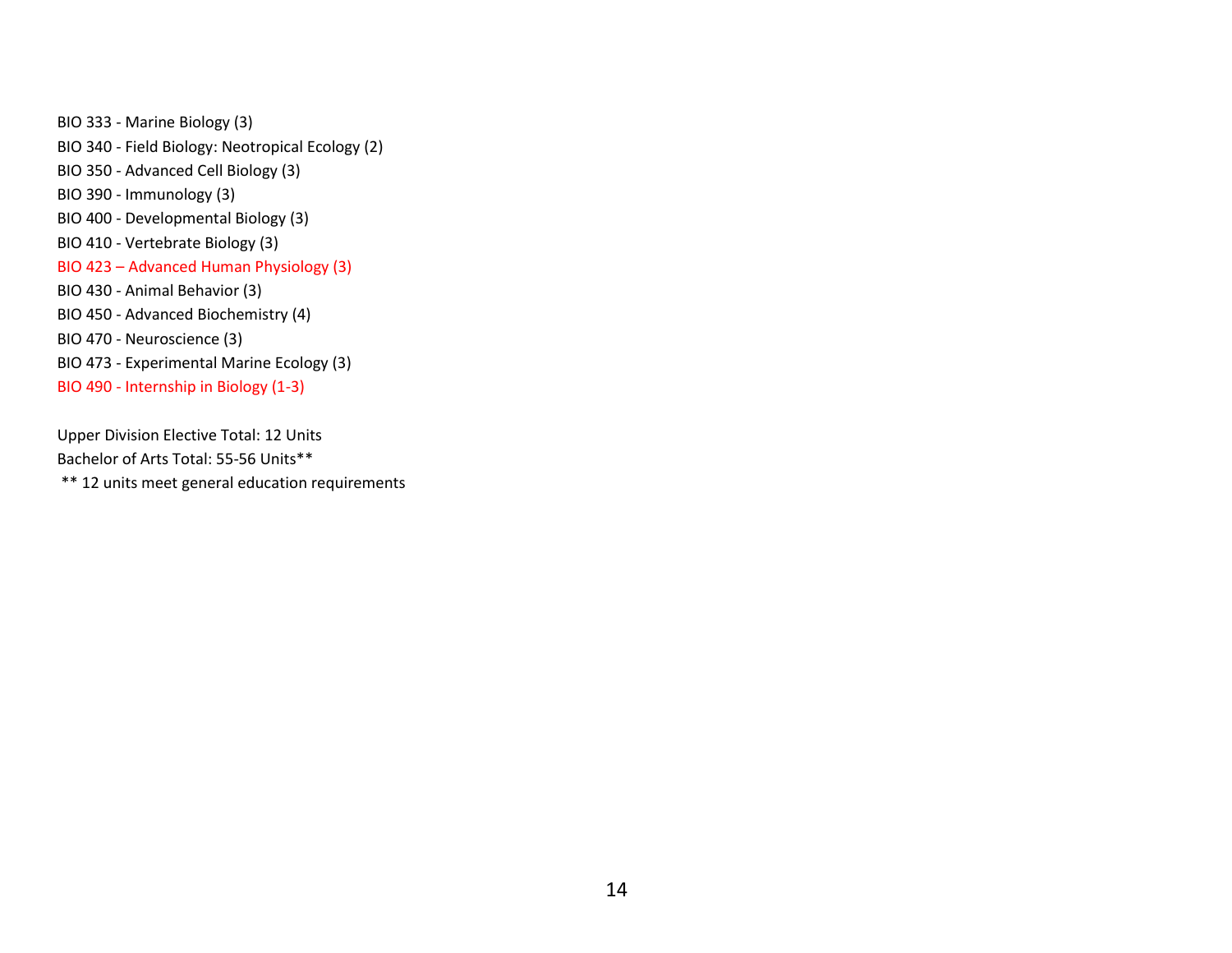#### **Biology, B.S.**

Lower-Division Requirements BIO 210 - Cell Biology and Biochemistry (GE) (4)\*\* BIO 211 - Ecological and Evolutionary Systems (GE) (4)\*\* BIO 212 - Organismal Biology (3) CHE 151 - General Chemistry Tutorial (1) \* CHE 152 - General Chemistry I (GE) (4)\*\* CHE 153 - General Chemistry II (4) CHE 294 - Organic Chemistry I (4) MTH 144 - Calculus With Applications (GE) (4)\*\* PHY 141 - General Physics I (GE) (4)\*\* PHY 142 - General Physics II (4)

Total: 35-36 Units Note(s): \*Course can be waived.

Upper-Division Requirements BIO 345 - Genetics (4) BIO 352 - Research Methodology (2) BIO 363 - Conservation Ecology (3) BIO 380 - Molecular Biology (3) BIO 497 - Biology Seminar (1) MTH 363 - Calculus Based Statistics With R (3)

Upper Division Total: 16 Units

Take a minimum of 14 units of electives from the following options:

BIO 312 - Applied Plant Biology (2)

BIO 315 - Microbiology (3)

BIO 323 - Introduction to Oceanography (3)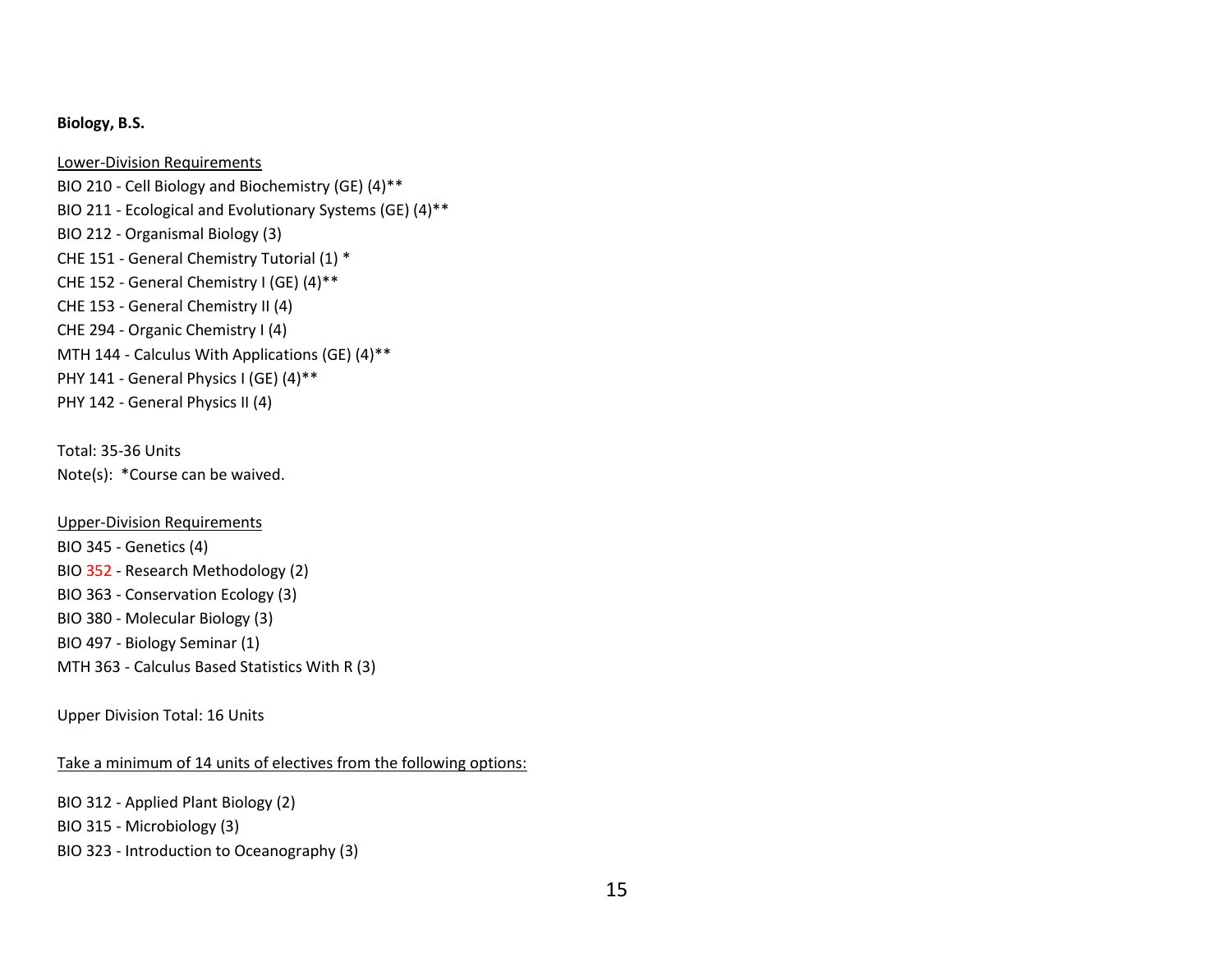BIO 325 - Insect Biology (3) BIO 333 - Marine Biology (3) BIO 340 - Field Biology: Neotropical Ecology (2) BIO 350 - Advanced Cell Biology (3) BIO 390 - Immunology (3)\*\* BIO 400 - Developmental Biology (3)\*\* BIO 410 - Vertebrate Biology (3) BIO 423 – Advanced Human Physiology (3) BIO 430 - Animal Behavior (3) BIO 450 - Advanced Biochemistry (4) BIO 470 - Neuroscience (3) BIO 473 - Experimental Marine Ecology (3) BIO 490 - Internship in Biology (1-3) OR BIO 499 - Research in Biology (1-3) Approved Off-Campus (1-4)

Upper Division Elective Total: 14 Units Bachelor of Science Total: 65-66 Units \*\* \*\* 12 units meet general education requirements.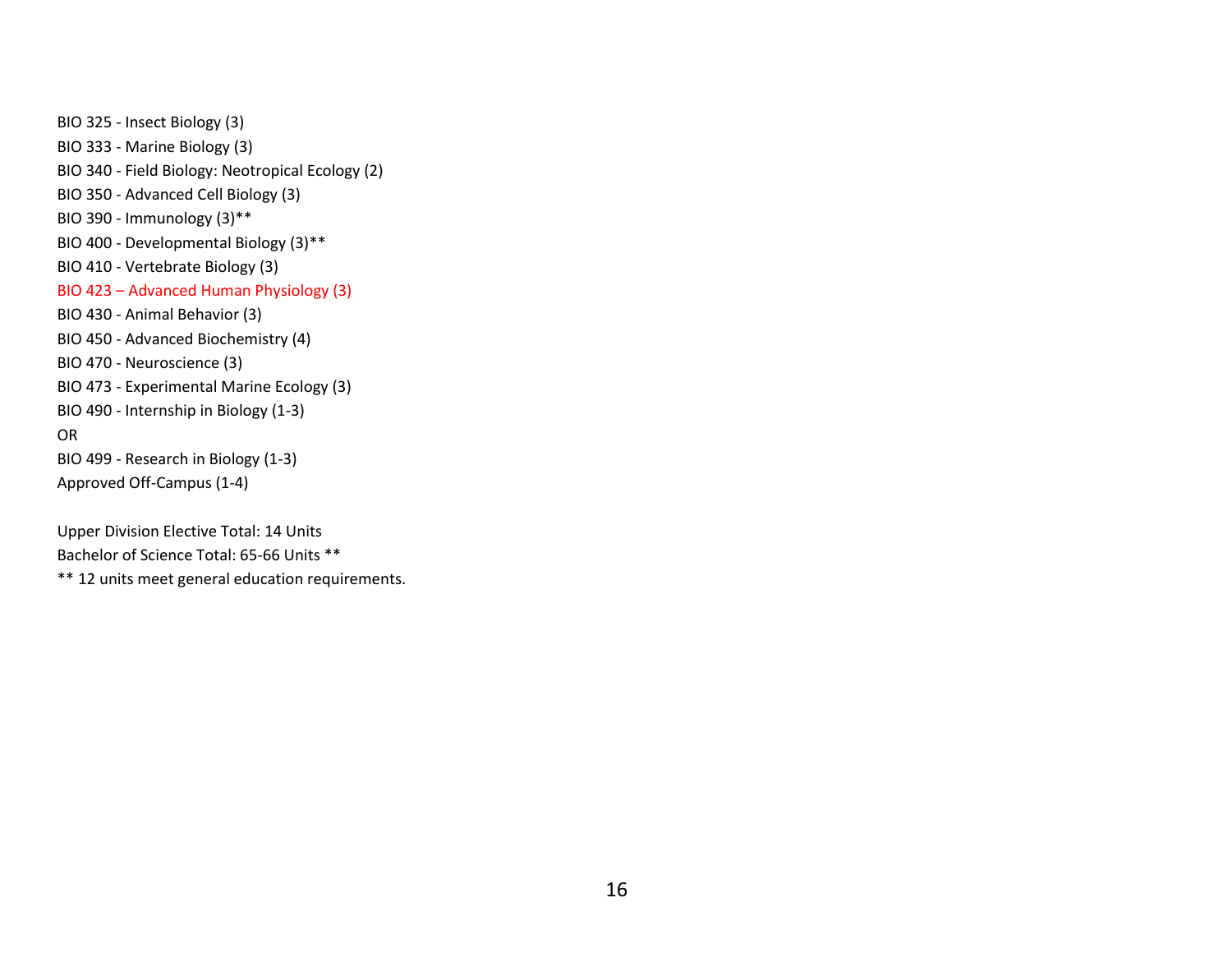#### **Biology-Chemistry, B.S. (Biology)**

Lower-Division Requirements BIO 210 - Cell Biology and Biochemistry (GE) (4)\*\* BIO 211 - Ecological and Evolutionary Systems (GE) (4)\*\* BIO 212 - Organismal Biology (3) CHE 151 - General Chemistry Tutorial (1) \* CHE 152 - General Chemistry I (GE) (4)\*\* CHE 153 - General Chemistry II (4) CHE 213 - Analytical Chemistry (3) CHE 294 - Organic Chemistry I (4) MTH 144 - Calculus With Applications (GE) (4)\*\*

Choose one sequence: 8 Units PHY 141 - General Physics I (GE) (4)\*\* AND PHY 142 - General Physics II (4) OR PHY 241 - University Physics I (GE) (4)\*\* AND PHY 242 - University Physics II (4)

Total: 38-39 Units Note(s): \*Course can be waived

Upper-Division Requirements BIO 345 - Genetics (4) BIO 380 - Molecular Biology (3) BIO 497 - Biology Seminar (1) CHE 304 - Organic Chemistry II (4) CHE 325 - Physical Chemistry I (4) CHE 466 - Bioinorganic Chemistry (2)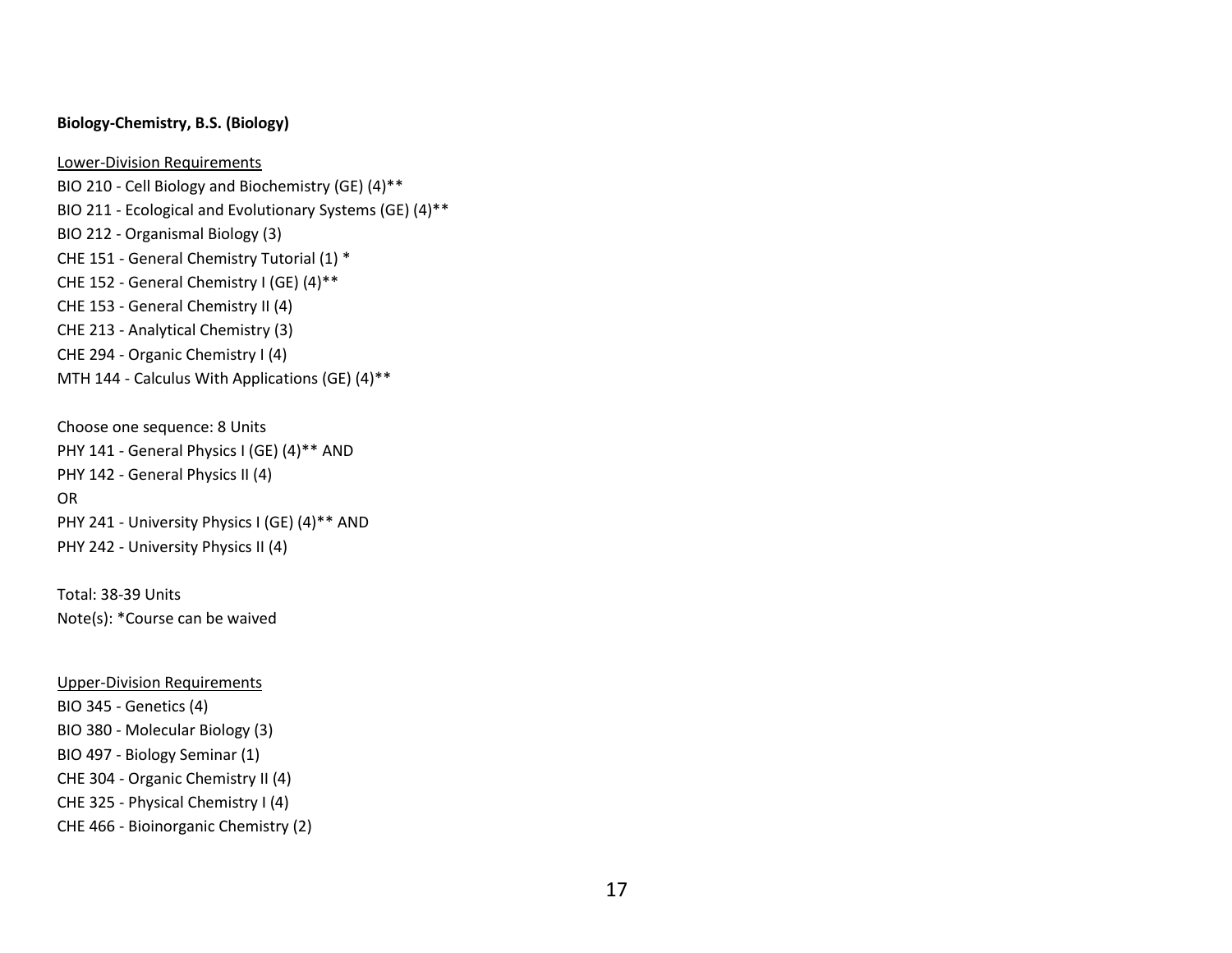BIO 450 - Advanced Biochemistry (4) OR CHE 450 - Advanced Biochemistry (4)

One course from:

CHE 326 - Physical Chemistry II (3) CHE 351 - Organic Structure Elucidation (2) CHE 370 - Instrumental Analysis (2) CHE 453 - Advanced Organic Chemistry (2) CHE 468 - Advanced Inorganic Chemistry (3)

At least 5 units from: BIO 312 – Applied Plant Biology (2) BIO 315 - Microbiology (3) BIO 323 - Introduction to Oceanography (3) BIO 325 - Insect Biology (3) BIO 333 - Marine Biology (3) BIO 340 - Field Biology: Neotropical Ecology (2) BIO 350 - Advanced Cell Biology (3) BIO 352 - Research Methodology (2) BIO363 – Conservation Ecology (3) BIO 390 - Immunology (3) BIO 400 - Developmental Biology (3) BIO 410 - Vertebrate Biology (3) BIO 423 – Advanced Human Physiology (3) BIO 430 - Animal Behavior (3) BIO 470 - Neuroscience (3) BIO 473 - Experimental Marine Ecology (3)

Total: 29-31 Units

Bachelor of Science Total: 67-70 Units\*\*

\*\* 12 units meet general education requirements.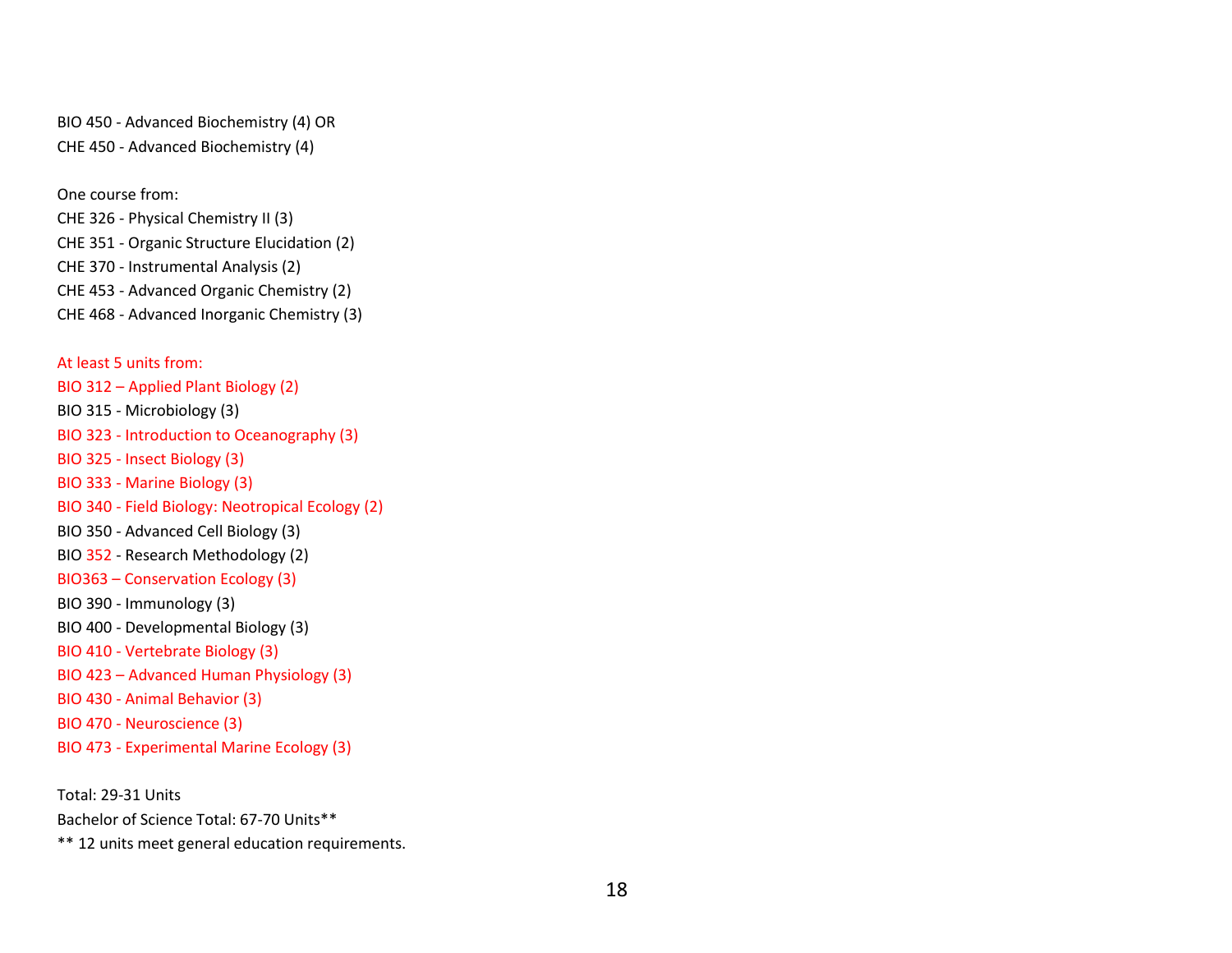#### **Environmental Science (Biology), B.S.**

Lower-Division Requirements

BIO 102 - Environment and People (GE) (4)\*\* BIO 210 - Cell Biology and Biochemistry (GE) (4)\*\* BIO 211 - Ecological and Evolutionary Systems (GE) (4)\*\* BIO 212 - Organismal Biology (3) CHE 151 - General Chemistry Tutorial (1) \* CHE 152 - General Chemistry I (GE) (4)\*\* CHE 153 - General Chemistry II (4) CHE 213 - Analytical Chemistry (3) CHE 294 - Organic Chemistry I (4) MTH 144 - Calculus With Applications (GE) (4)\*\*

Choose one sequence: 8 Units PHY 141 - General Physics I (GE) (4)\*\* PHY 142 - General Physics II (4) OR PHY 241 - University Physics I (GE) (4)\*\* PHY 242 - University Physics II (4)

Choose one of three: 3 Units ECO 101 - Principles of Macroeconomics (GE) (3)\*\* ECO 102 - Principles of Microeconomics (GE) (3)\*\* SOC 201 - Cultural Anthropology (GE) (3)\*\*

Total: 45-46 Units Note(s): \*Course can be waived

Upper-Division Requirements BIO 345 - Genetics (4) BIO 363 - Conservation Ecology (3)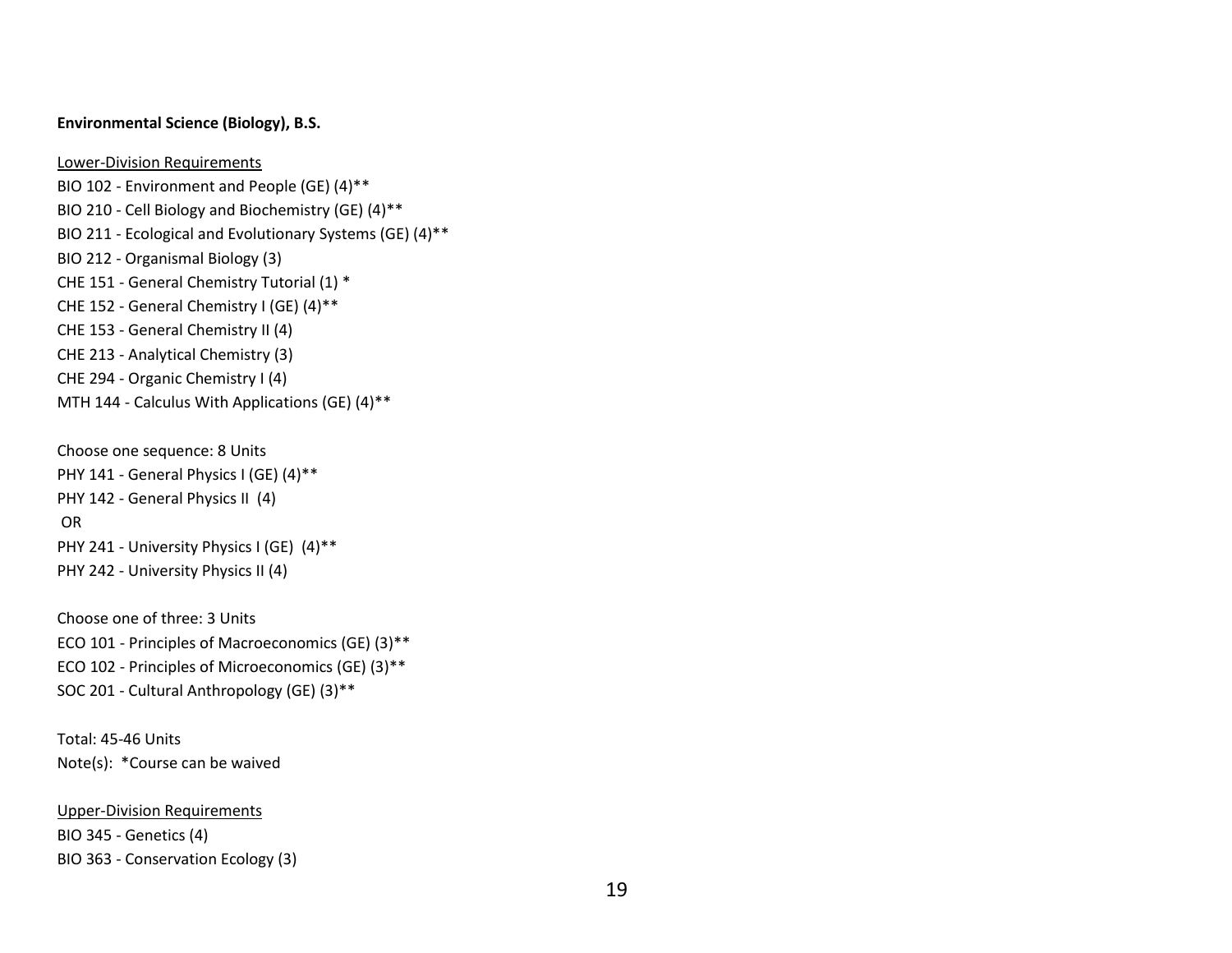BIO 497 - Biology Seminar (1) CHE 370 - Instrumental Analysis (2) MTH 363 - Calculus Based Statistics With R (3) Total: 13 Units

#### Upper-Division Electives (14 units minimum)

A minimum of 8 units of upper-division electives are required from approved environmental off-campus programs. Both departmental chairs (Biology and Chemistry) or their designees are responsible for approving all off-campus courses. At least one-half of upper-division units in the major must be taken at PLNU. The following courses can be used to transfer in these 8 units:

EVS396 - Advanced Biology (3) EVS397 - Advanced Ecology (3) EVS398 - Advanced Ecological Applications (3) EVS399 - Public Policy and Stewardship (3)

Advanced Science Electives (8 units minimum)

One or more approved off-campus environmental course(s) may fulfill part or all of this requirement.

- BIO 312 Applied Plant Biology (2)
- BIO 315 Microbiology (3)
- BIO 323 Introduction to Oceanography (3)
- BIO 325 Insect Biology (3)
- BIO 333 Marine Biology (3)
- BIO 340 Field Biology: Neotropical Ecology (2)
- BIO 410 Vertebrate Biology (3)
- BIO 420 Vertebrate Physiology (3)
- BIO 430 Animal Behavior (3)
- BIO 473 Experimental Marine Ecology (3)

BIO 450 - Advanced Biochemistry (4) OR

CHE 450 - Advanced Biochemistry (4)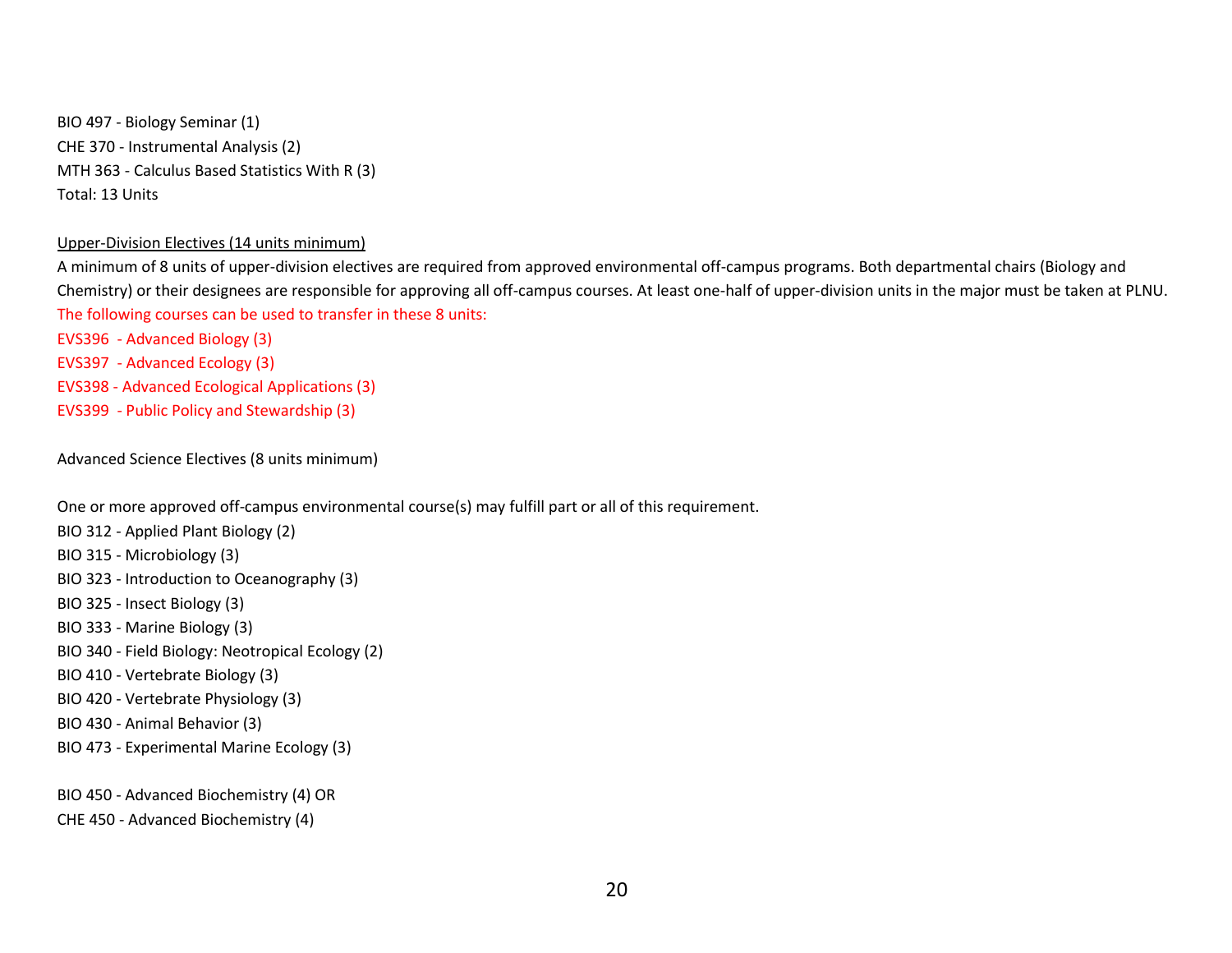CHE 304 - Organic Chemistry II (4) CHE 325 - Physical Chemistry I (4) CHE 351 - Organic Structure Elucidation (2) CHE 466 - Bioinorganic Chemistry (2) CHE 468 - Advanced Inorganic Chemistry (3)

Other Related Electives (6 units minimum)

Students can customize their degree by taking one course from each of the two categories below. One or more approved off-campus environmental course(s) may fulfill part or all of this requirement.

#### Methodology:

BIO 352 - Research Methodology (2) BIO 490 - Internship in Biology (1-3) BIO 499 - Research in Biology (1-3) CHE 490 - Internship in Chemistry (1-3) CHE 499 - Research in Chemistry (1-2)

Public Policy and Stewardship: PHL 360 - Philosophy and the Sciences (3) POL 435 - Global Governance (4) POL 441 - Issues in Public Policy (4)

Upper-Division Total: 27 Units Bachelor of Science Total: 72 - 73 Units \*\*

\*\*15 units meet general education requirements.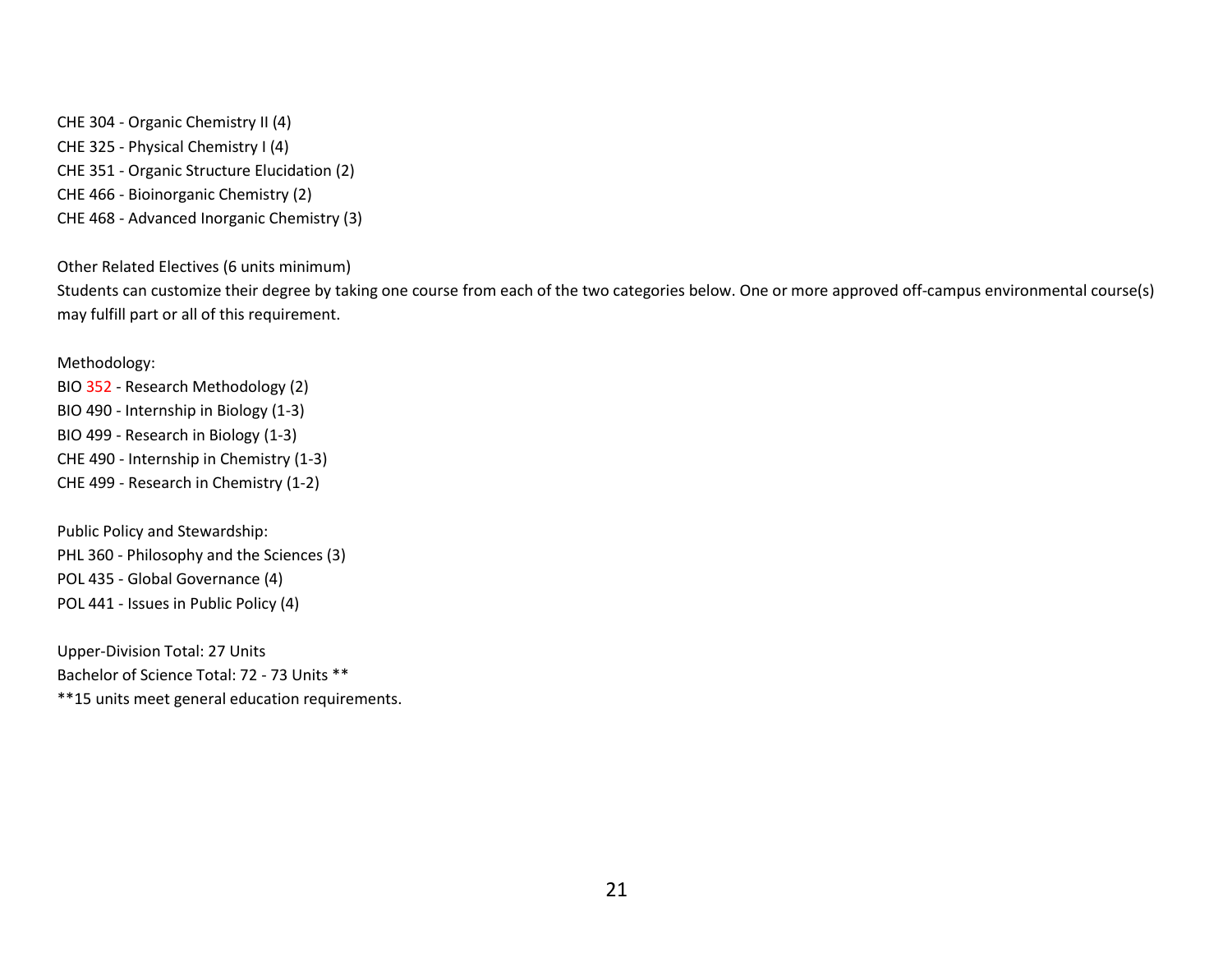#### **Biology: Cell and Molecular Biology Minor**

#### **Required**

BIO 210 - Cell Biology and Biochemistry (GE) (4) BIO 211 - Ecological and Evolutionary Systems (GE) (4) BIO 345 - Genetics (4) CHE 151 - General Chemistry Tutorial (1) \* CHE 152 - General Chemistry I (GE) (4)

Nine units from the following electives: BIO 315 - Microbiology (3) BIO 350 - Advanced Cell Biology (3) BIO 352 - Research Methodology (2) BIO 380 - Molecular Biology (3) BIO 390 - Immunology (3)\*\* BIO 400 - Developmental Biology (3)\*\* BIO 423 – Advanced Human Physiology (3)

Total: 25 Units Note(s): \*Course can be waived.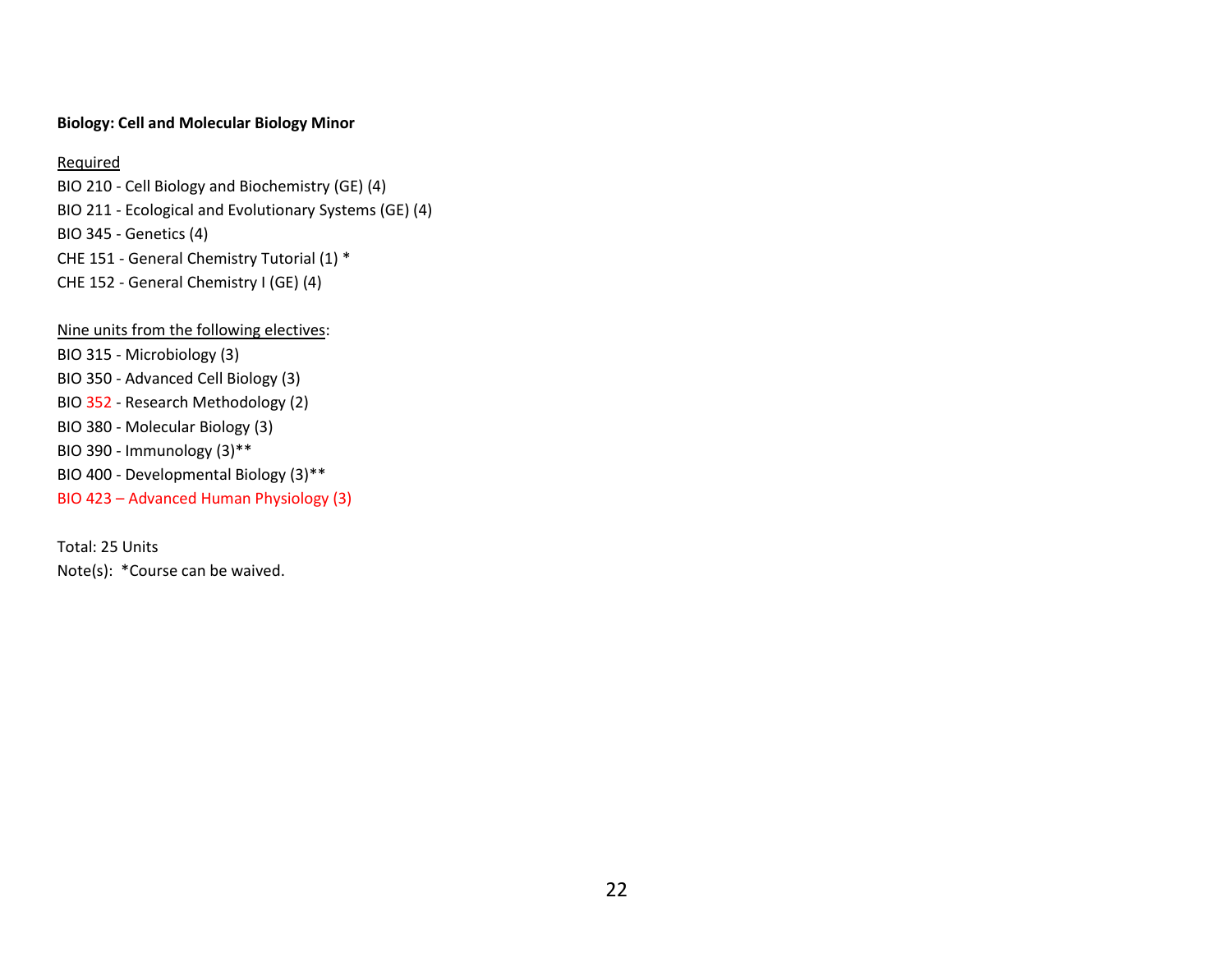#### **Biology: Organismal Biology Minor**

#### **Required**

BIO 210 - Cell Biology and Biochemistry (GE) (4) BIO 211 - Ecological and Evolutionary Systems (GE) (4) BIO 212 - Organismal Biology (3) BIO 363 - Conservation Ecology (3)

#### Nine units from the following electives:

- BIO 312 Applied Plant Biology (2)
- BIO 315 Microbiology (3)
- BIO 323 Introduction to Oceanography (3)
- BIO 325 Insect Biology (3)
- BIO 333 Marine Biology (3)
- BIO 340 Field Biology: Neotropical Ecology (2)
- BIO 410 Vertebrate Biology (3)

#### BIO 423 – Advanced Human Physiology (3)

- BIO 430 Animal Behavior (3)
- BIO 473 Experimental Marine Ecology (3)

Total: 23 Units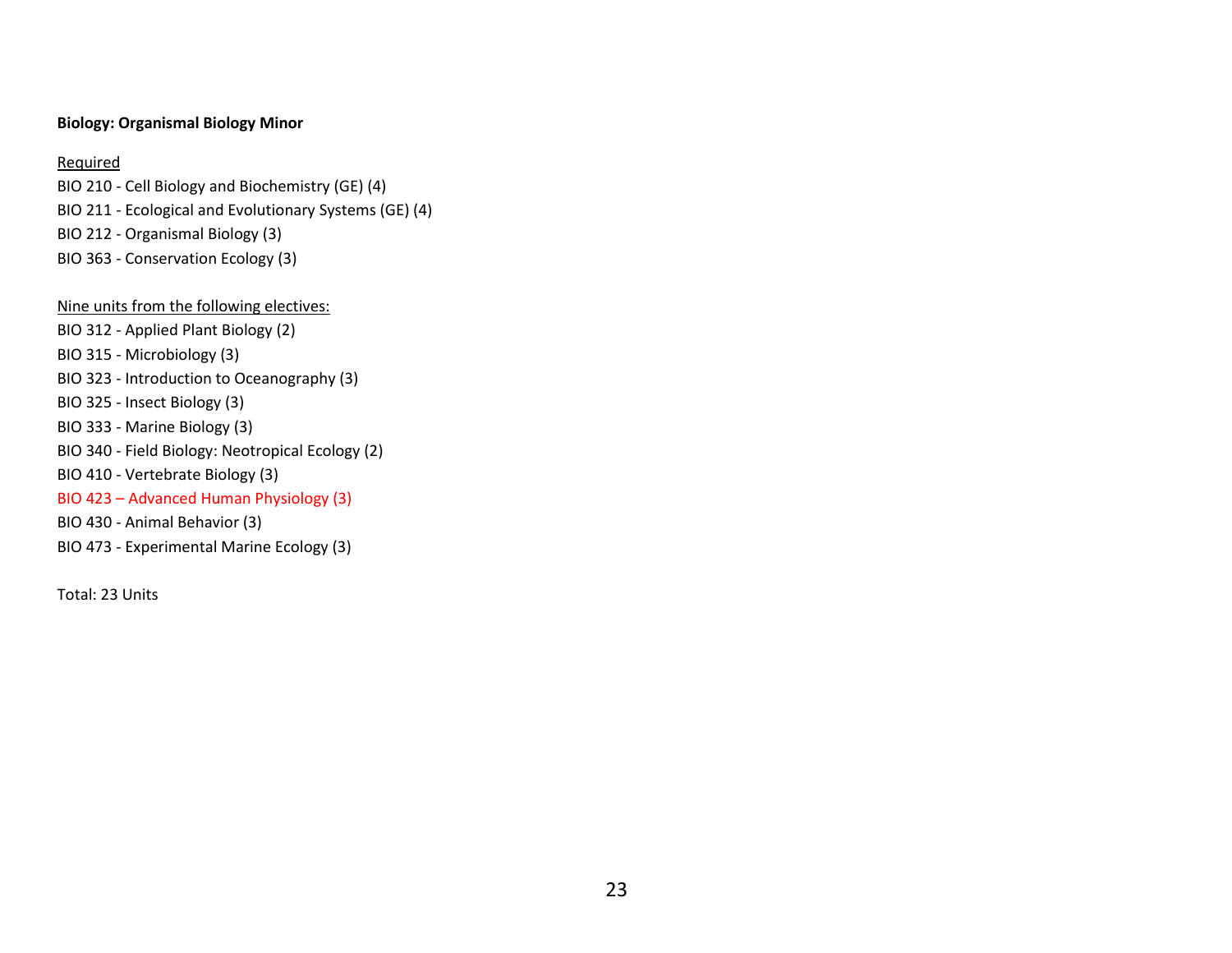#### **Science-Business Minor (Business Majors)**

The Science-Business minors, joint minors between the Fermanian School of Business and the Biology and Chemistry Departments, are for business students who are interested in pursuing business careers in innovative science-related industries such as biotechnology, medical device, and pharmaceutical. Three emphases are available:

- Molecular Emphasis
- **•** Ecology Emphasis
- Chemistry Emphasis

#### **Science-Business Minor with Molecular Emphasis**

#### Lower Division Requirements:

ACC 201 - Principles of Financial Accounting (4) BIO 210 - Cell Biology and Biochemistry (GE) (4) BIO 211 - Ecological and Evolutionary Systems (GE) (4) MGT 212 - Principles of Management (3)

Choose one Chemistry course: CHE 101 - Chemistry and Society (GE) (4) CHE 103 - Introduction to General, Organic, and Biological Chemistry (GE) (4) CHE 152 - General Chemistry I (GE) (4)

Choose one course from the following: MTH 144 - Calculus With Applications (GE) (4) MTH 164 - Calculus I (GE) (4) MTH 173 - Business Calculus (GE) (3)

Total: 22-23 Units

Upper Division Requirements: BIO 345 - Genetics (4)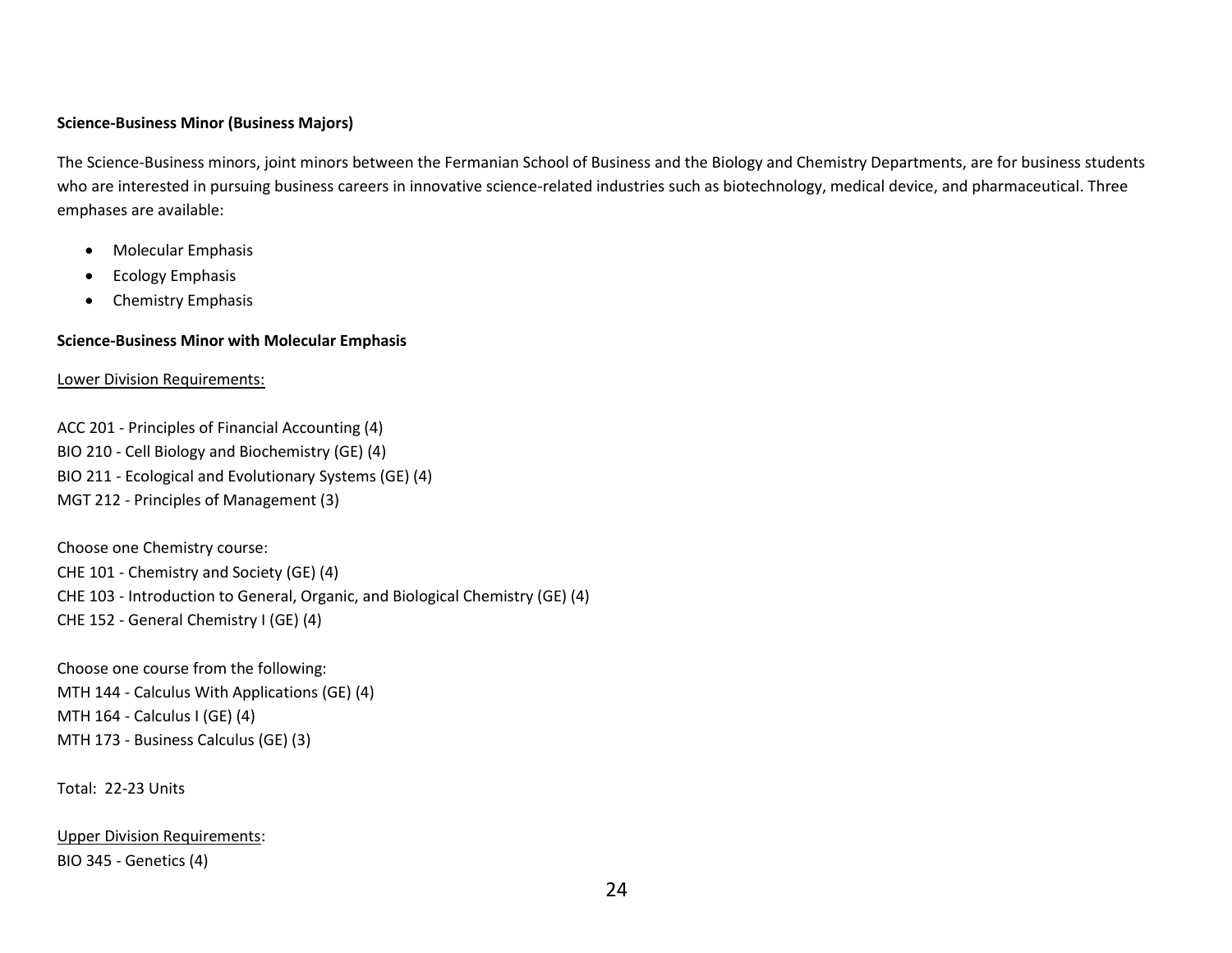BIO 352 - Research Methodology (2) MKT 332 - Principles of Marketing (3)

Choose one of the following Biology courses: BIO 315 - Microbiology (3) BIO 350 - Advanced Cell Biology (3) BIO 380 - Molecular Biology (3) BIO 390 - Immunology (3)\*\* BIO 400 - Developmental Biology (3)\*\* Total: 15 Units \*\*With Biology department permission, BIO345 may substitute for this course pre-requisite.

Total Units: 37-38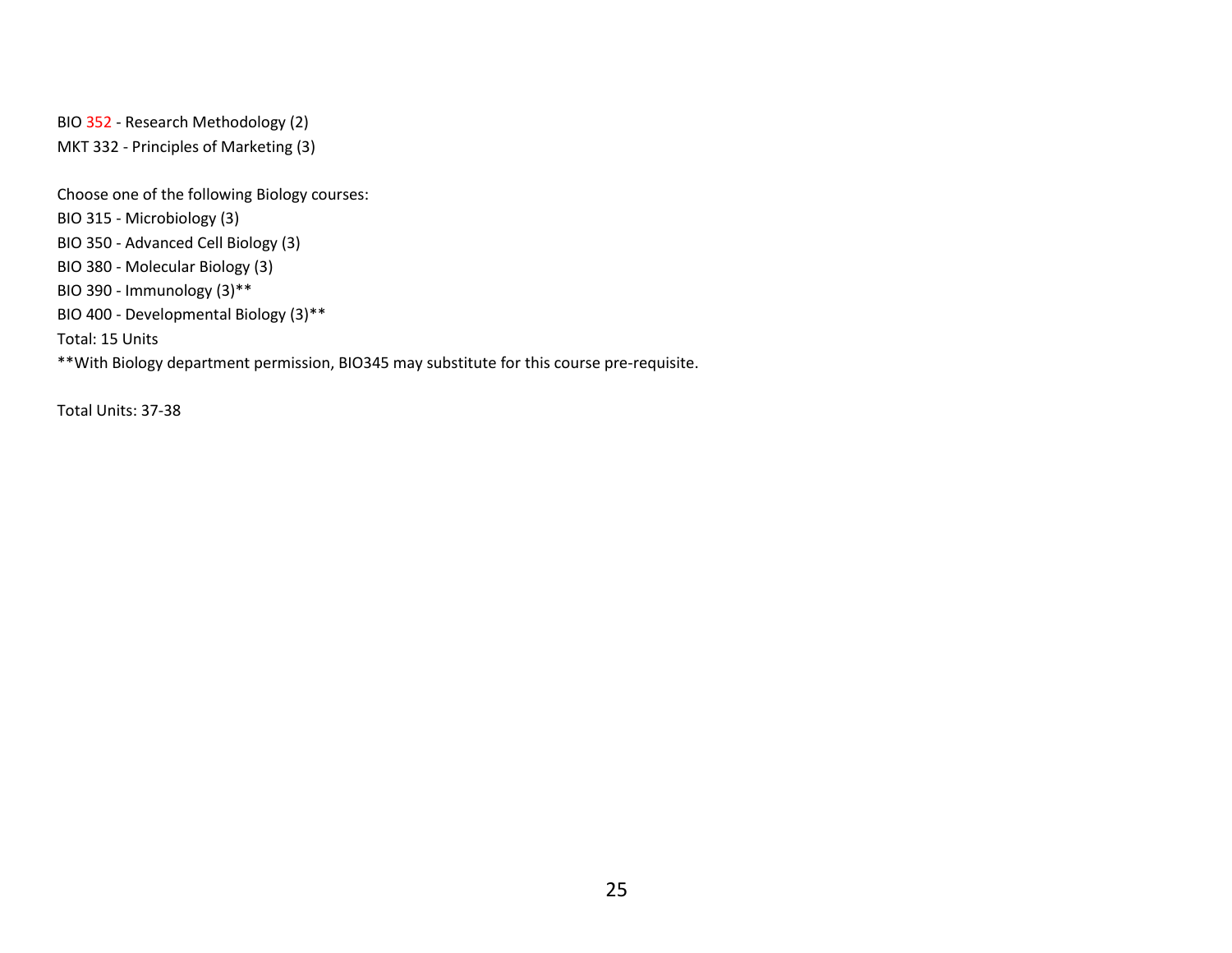#### **Science-Business Minor with Ecology Emphasis**

This joint minor between the Fermanian School of Business and the Biology department opens avenues of exploration for students pursuing careers in the biotech industry or other venues where business and science intersect.

Lower Division Requirements:

ACC 201 - Principles of Financial Accounting (4) BIO 211 - Ecological and Evolutionary Systems (GE) (4) (BIO105 may be substituted with the permission of the Biology Department.) BIO 212 - Organismal Biology (3) MGT 212 - Principles of Management (3)

Choose one Chemistry course from the following: CHE 101 - Chemistry and Society (GE) (4) CHE 103 - Introduction to General, Organic, and Biological Chemistry (GE) (4) CHE 152 - General Chemistry I (GE) (4)

Choose one Mathematics course from the following: MTH 144 - Calculus With Applications (GE) (4) MTH 164 - Calculus I (GE) (4) MTH 173 - Business Calculus (GE) (3)

Total: 21-22 units

Upper Division Requirements: BIO 363 - Conservation Ecology (3) MKT 332 - Principles of Marketing (3)

Choose one additional course from BUS or MGT 300-499 for three (3) units.

BIO 312 - Applied Plant Biology (2) BIO 323 - Introduction to Oceanography (3)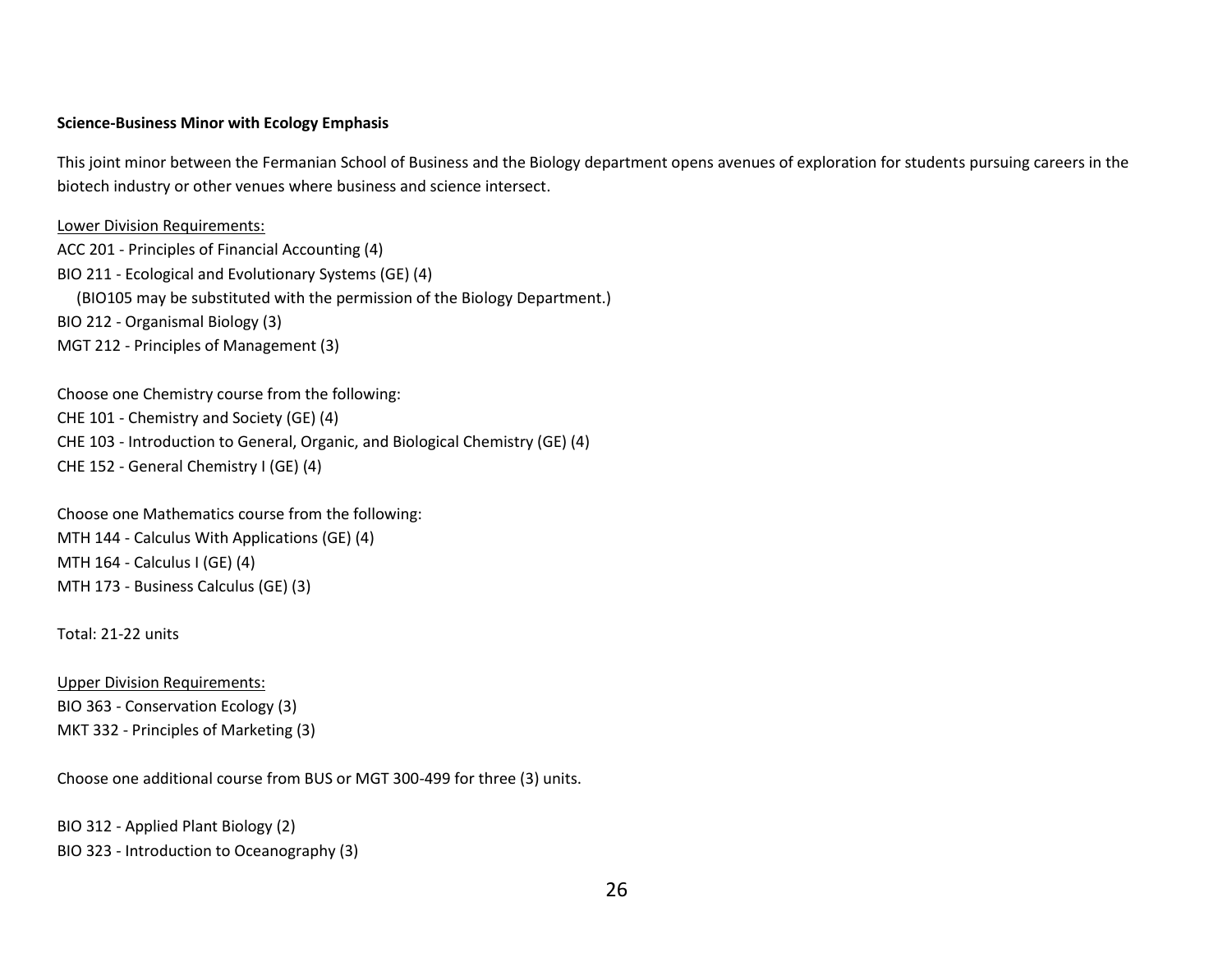BIO 325 - Insect Biology (3) BIO 333 - Marine Biology (3) BIO 340 - Field Biology: Neotropical Ecology (2) BIO 410 - Vertebrate Biology (3) BIO 423 – Advanced Human Physiology (3) BIO 430 - Animal Behavior (3) Up to four of these Biology courses could be taken at Au Sable or in Costa Rica with our sister school (prior permission is required for any substitutions). The following courses can be used to transfer in these units: EVS396 - Advanced Biology (3) EVS397 - Advanced Ecology (3) EVS398 - Advanced Ecological Applications (3)

TOTAL: 13-15 units

Total Units: 34-37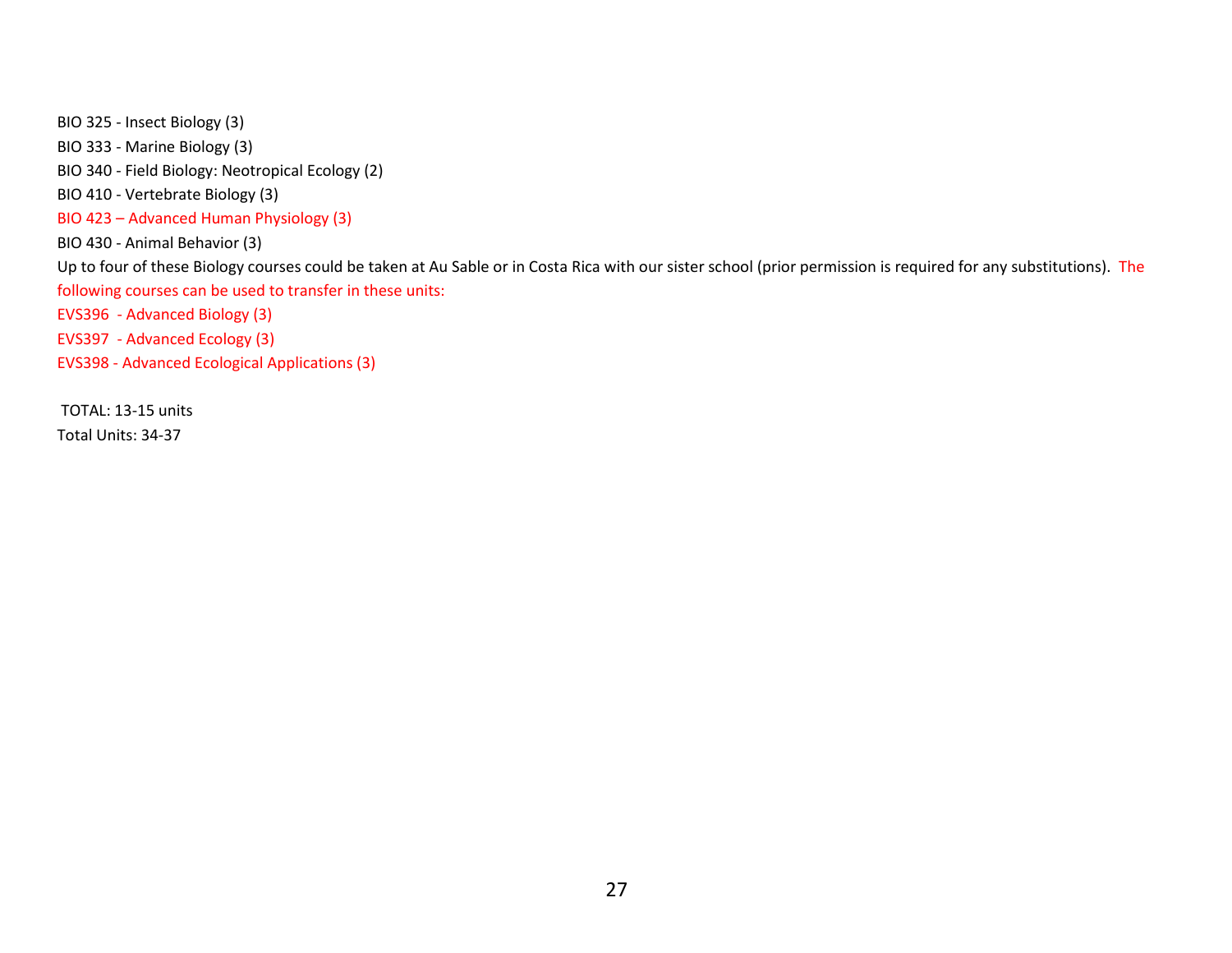#### **Science-Marketing Minor (Business Majors)**

The Science-Marketing minors, joint minors between the Fermanian School of Business and the Biology and Chemistry Departments, are for business students who are interested in pursuing marketing careers in innovative science-related industries such as biotechnology, medical device, and pharmaceutical. Three emphases are available:

- Molecular Emphasis
- **•** Ecology Emphasis
- Chemistry Emphasis

#### **Science-Marketing Minor with Molecular Emphasis**

Lower Division Requirements:

ACC 201 - Principles of Financial Accounting (4) BIO 210 - Cell Biology and Biochemistry (GE) (4) BIO 211 - Ecological and Evolutionary Systems (GE) (4)

Choose one Chemistry course from the following: CHE 101 - Chemistry and Society (GE) (4) CHE 103 - Introduction to General, Organic, and Biological Chemistry (GE) (4) CHE 152 - General Chemistry I (GE) (4)

Choose one Mathematics course from the following: MTH 144 - Calculus With Applications (GE) (4) MTH 164 - Calculus I (GE) (4) MTH 173 - Business Calculus (GE) (3)

Total: 19-20 units

Upper Division Requirements: BIO 345 - Genetics (4) BIO 352 - Research Methodology (2) BIO 345 - Genetics (4)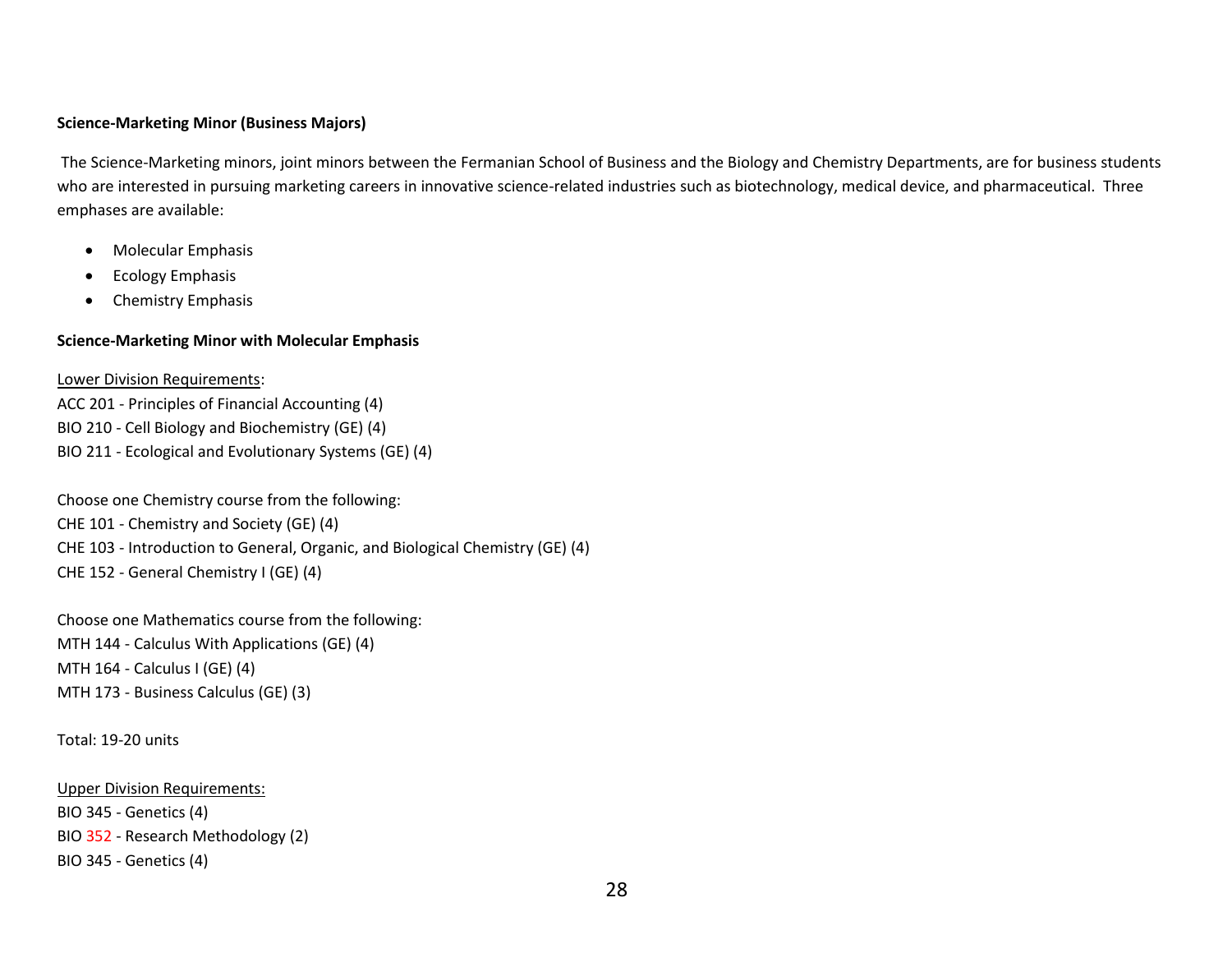MKT 332 - Principles of Marketing (3)

Choose one of the following Biology courses:

- BIO 315 Microbiology (3)
- BIO 350 Advanced Cell Biology (3)
- BIO 380 Molecular Biology (3)
- BIO 390 Immunology (3)\*\*
- BIO 400 Developmental Biology (3)\*\*
- \*\*With Biology department permission, BIO345 may substitute for this course pre-requisite.

Choose two (2) additional courses from MKT 300-459 for six (6) units.

Total: 18 units Total Minor: 37-38 units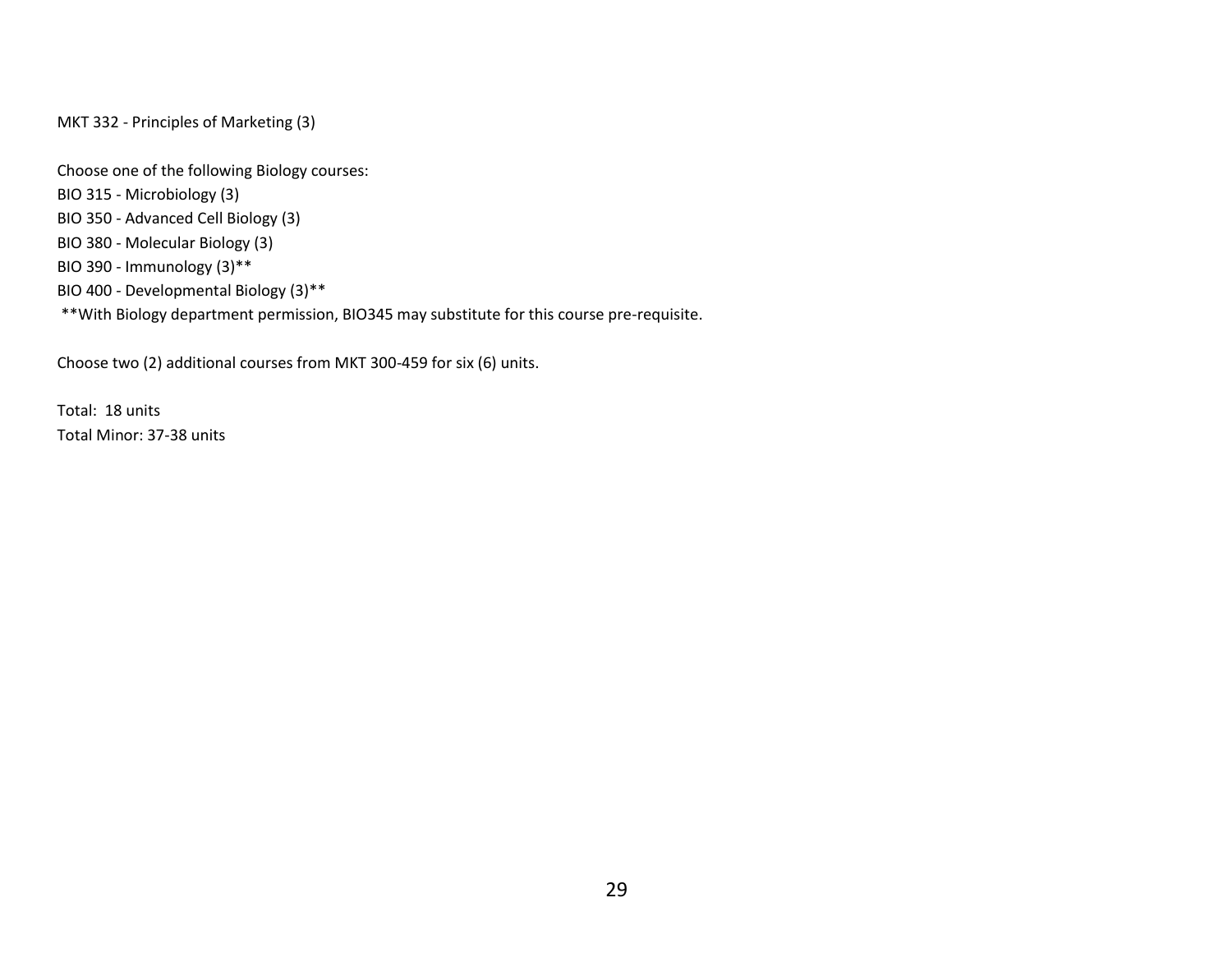#### **Science-Marketing Minor with Ecology Emphasis**

Lower Division Requirements: ACC 201 - Principles of Financial Accounting (4) BIO 211 - Ecological and Evolutionary Systems (GE) (4) BIO105 may be substituted with the permission of the Biology Department. BIO 212 - Organismal Biology (3)\*\*

Choose one Chemistry course from the following: CHE 101 - Chemistry and Society (GE) (4) CHE 103 - Introduction to General, Organic, and Biological Chemistry (GE) (4) must also take CHE103L with this option. CHE 152 - General Chemistry I (GE) (4)

Choose one Mathematics course from the following: MTH 144 - Calculus With Applications (GE) (4) MTH 164 - Calculus I (GE) (4) MTH 173 - Business Calculus (GE) (3)

Total: 18-19 units

Upper Division Requirements: BIO 363 - Conservation Ecology (3) MKT 332 - Principles of Marketing (3)

Choose two (2) courses from the following: BIO 312 - Applied Plant Biology (2) BIO 323 - Introduction to Oceanography (3) BIO 325 - Insect Biology (3) BIO 333 - Marine Biology (3) BIO 340 - Field Biology: Neotropical Ecology (2) BIO 410 - Vertebrate Biology (3)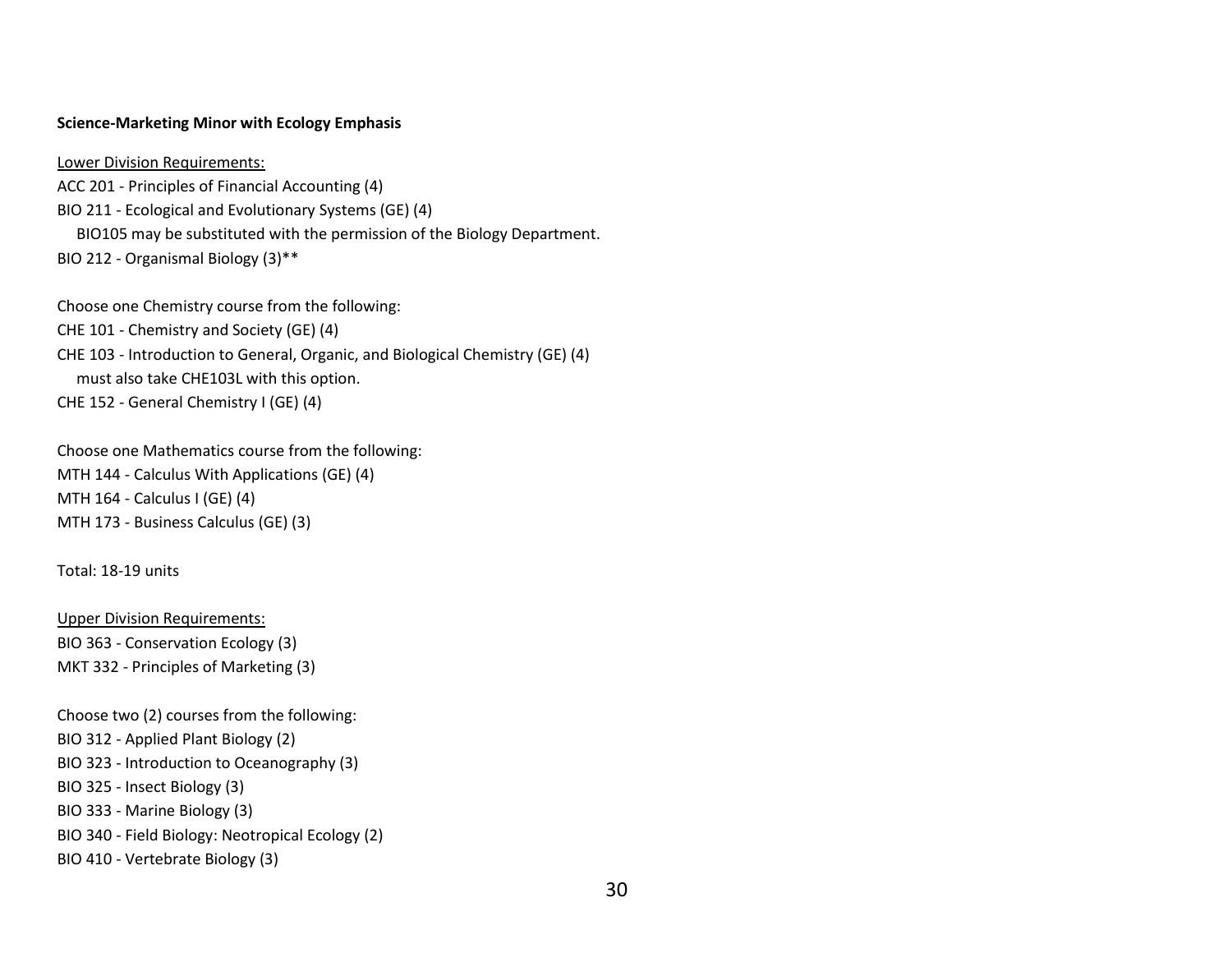#### BIO 423 – Advanced Human Physiology (3)

BIO 430 - Animal Behavior (3)

Choose two (2) additional courses from MKT 300-459 for six (6) units.

Total: 16-18 units Total Minor: 34-37 units

Up to four of these Biology courses could be taken at Au Sable or in Costa Rica with our sister school (prior permission is required for any substitutions). The following courses can be used to transfer in these units: EVS396 - Advanced Biology (3) EVS397 - Advanced Ecology (3) EVS398 - Advanced Ecological Applications (3)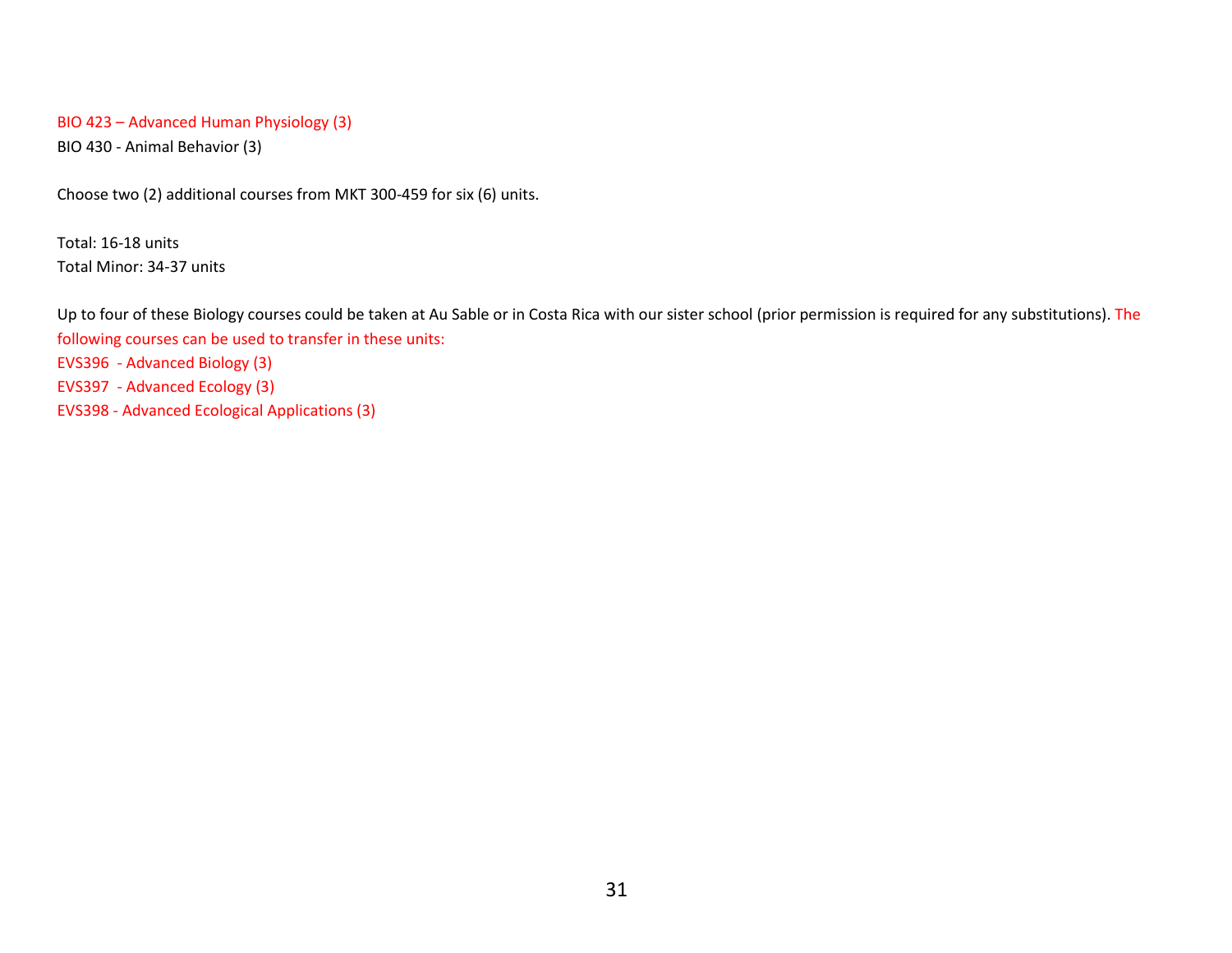## STEP TWO: ATTACH CURRENT AND/OR PROPOSED CATALOG COPY BEFORE THIS PAGE AS SEPARATE PAGES.

## **SECTION FIVE: SUMMARY CHECKLIST**

**5-A: Review course and staffing impact with your academic unit's direct report (College Dean or Provost).**

- **Total course additions:** 5
- **Total course deletions:** 1
- **Total unit additions:** 15
- **Total unit deletions:** 3
- **Staff impact (increase or decrease):** 0 (There is no staff impact because 4 of the course (12 units) are not taught at PLNU. They are taught at our approved off-campus field immersion programs, e.g. Au Sable, School for Field Studies, etc.)
- **Rotation of courses or deletions of sections to accommodate additions:** NA

**I have reviewed this proposal and the items above and believe the proposal meets all university requirements and is ready for APC review.**

**Department or School Direct Report:**

Holly Irwin

**\_\_\_\_\_\_\_\_\_\_\_\_\_\_\_\_\_\_\_\_\_\_\_\_\_\_\_\_\_\_\_\_\_\_\_\_\_\_\_\_\_\_\_\_\_\_\_\_\_\_\_\_ Date\_\_\_\_\_\_\_\_\_\_\_\_\_\_\_\_\_** 12.1.16

**College Dean or Provost as applicable**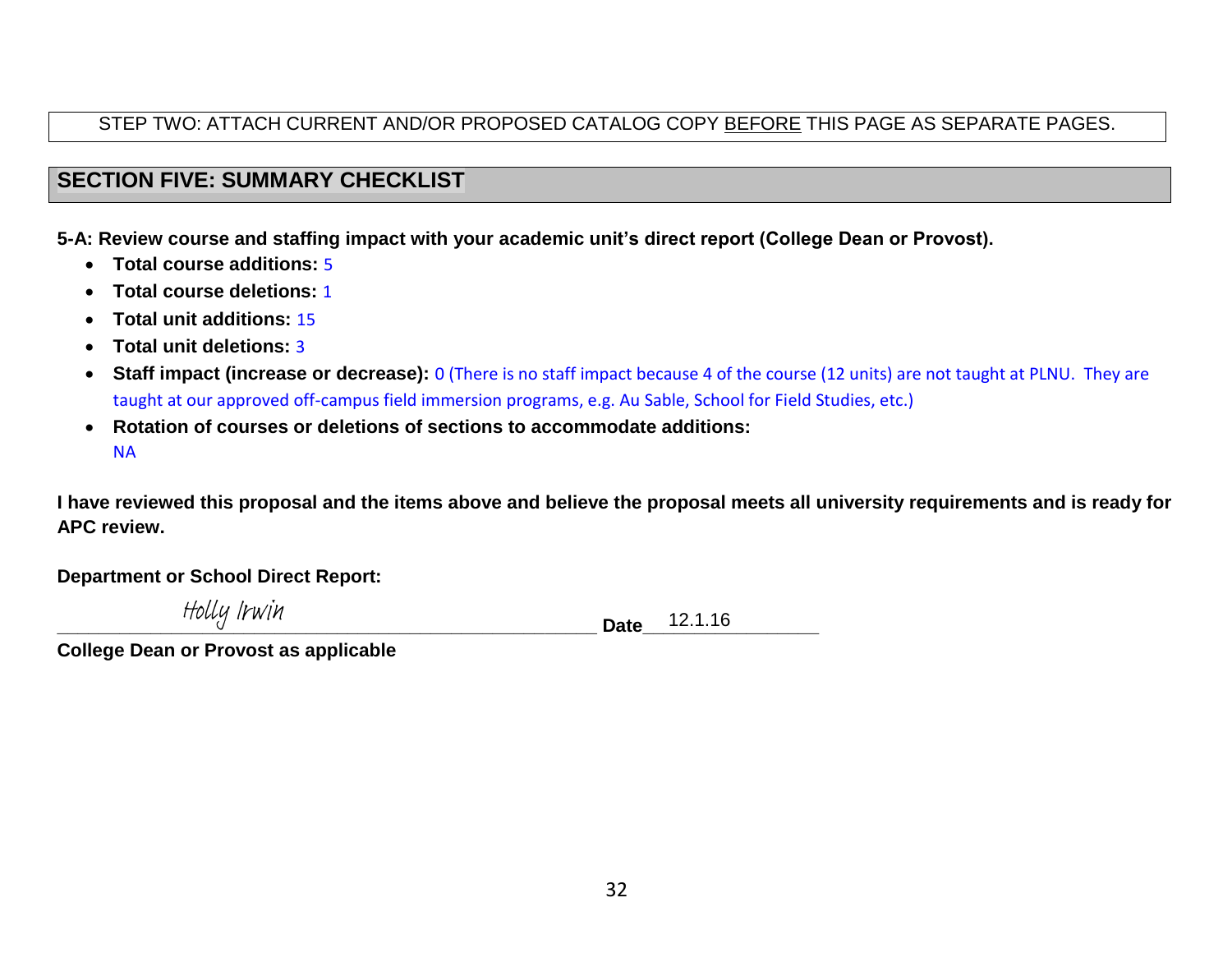## **APC Proposal Reference Information**

## **DEADLINES:**

1. Review any Long Form proposal drafts in person with your College Dean or appropriate administrator by **October 2 ….,** prior to submitting the proposal to APC;

2. Submit a short narrative to the APC chair highlighting the proposed changes by **October 9;**

3. Final Long Form proposals are due no later than **November 6 …, MEETING THE APPROPRIATE DEADLINES WILL ENSURE THAT APC WILL HAVE ENOUGH TIME TO PROCESS YOUR PROPOSAL(S). PROPOSALS SUBMITTED AFTER THAT DATE MOST LIKELY WILL BE CONSIDERED FOR THE 2017-2018 CATALOG.**

## **BASIC ASSUMPTIONS:**

- 1. May be generated by any faculty member within a department;
- 2. Are made as a result of a department or school program review and assessment data or due to external requirements made by outside accrediting agencies (provide appropriate documentation);
- 3. Are voted on and approved by all full time department members;
- 4. Will be thoroughly discussed with other departments who are directly affected by the proposed changes (a written response must be received by affected schools or departments and included in the proposal);
- 5. Will be reviewed by the dean of the College of Arts & Humanities or the Dean of Natural and Social Sciences or appropriate administrator before the proposal is sent to APC;
- 6. APC chair will consult with Institutional Research and Institutional Effectiveness to determine any potential external reporting problems;
- 7 . Will be recommended for consideration by APC to the faculty at large;
- 8. Are finally voted on by the entire faculty.

## **ACADEMIC POLICIES INFORMATION:**

### **Majors:**

- 1. Maximum number of units for a B.A. major: **49 units beyond G.E.**
- 2. Maximum number of units for a B.S. major: **59 units beyond G.E.**